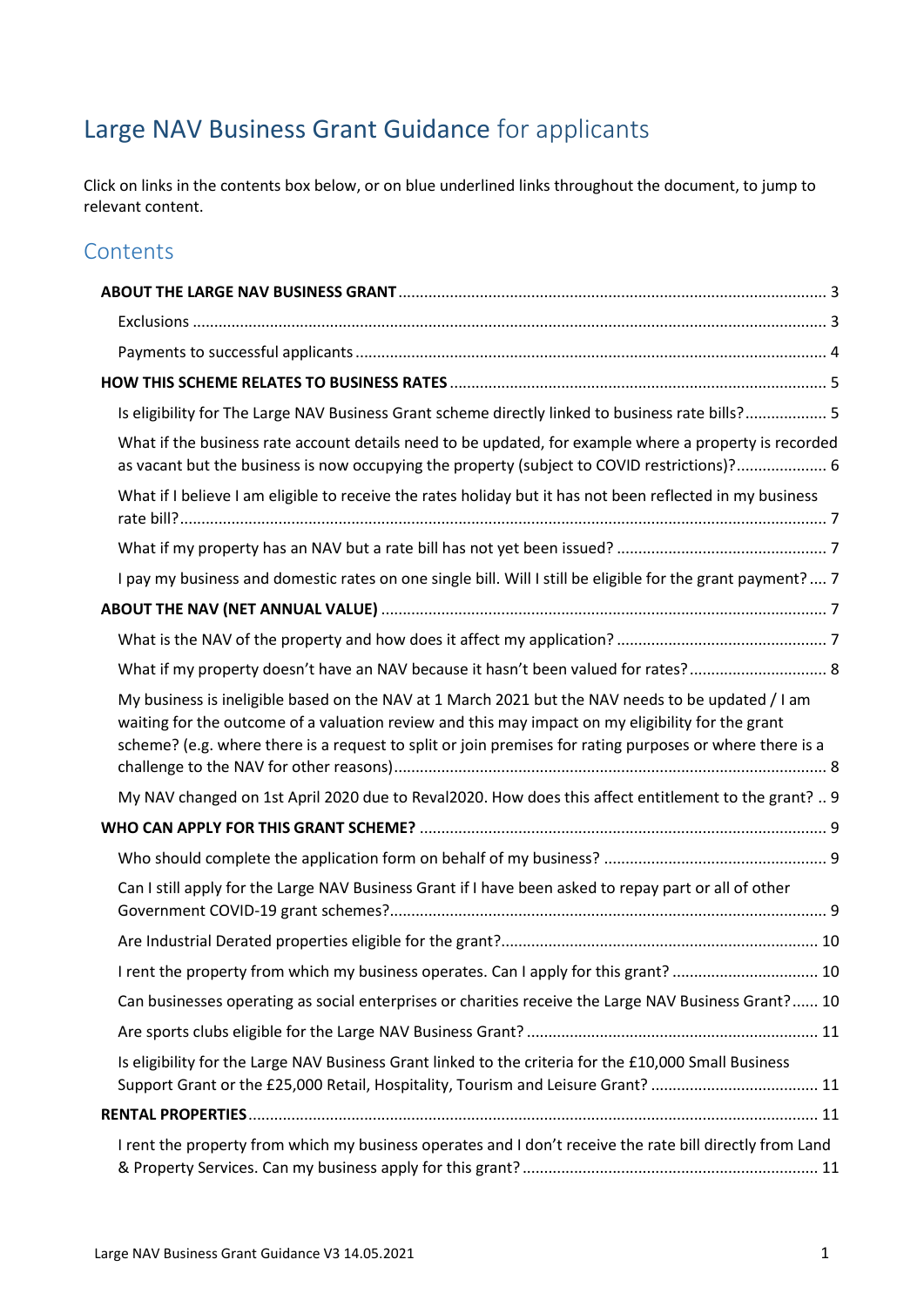| I rent space from the main occupying business in a property with an NAV above £51,000, for example<br>hiring desks within a serviced office workspace or a beauty salon within a hotel. Can I get the grant      |
|------------------------------------------------------------------------------------------------------------------------------------------------------------------------------------------------------------------|
| What if my landlord has applied for, or received, the support payment but I believe that my business is                                                                                                          |
| I am a landlord and I know that this scheme is aimed at the occupying business. The occupying business<br>is behind in their rent payments. Can I apply for support in these circumstances, or can the occupying |
| BUSINESSES THAT OCCUPY MULTIPLE PREMISES / BUSINESS THAT SHARE PREMISES 12                                                                                                                                       |
|                                                                                                                                                                                                                  |
|                                                                                                                                                                                                                  |
|                                                                                                                                                                                                                  |
| Pre-Application Check: Large Tourism and Hospitality Business Support Scheme 14                                                                                                                                  |
|                                                                                                                                                                                                                  |
|                                                                                                                                                                                                                  |
|                                                                                                                                                                                                                  |
| What if need to contact you about my application while it is being processed - for example where I<br>made an error when completing my online form or if I want an update on the progress of my                  |
|                                                                                                                                                                                                                  |
|                                                                                                                                                                                                                  |
|                                                                                                                                                                                                                  |
|                                                                                                                                                                                                                  |
| I received my first support payment, but it does not reflect the payment amount that I think I am                                                                                                                |
| I am behind in rates payments. Will any outstanding rates be deducted from my grant payment?  19                                                                                                                 |
| My application was successful. I received a remittance advice email but the payment is not in the                                                                                                                |
|                                                                                                                                                                                                                  |
| I received a Large NAV Business Grant payment but I received too much / shouldn't have received it.                                                                                                              |
|                                                                                                                                                                                                                  |
| I received an email to tell me that my application was unsuccessful. What can I do if I disagree with the                                                                                                        |
|                                                                                                                                                                                                                  |
|                                                                                                                                                                                                                  |
|                                                                                                                                                                                                                  |
|                                                                                                                                                                                                                  |
|                                                                                                                                                                                                                  |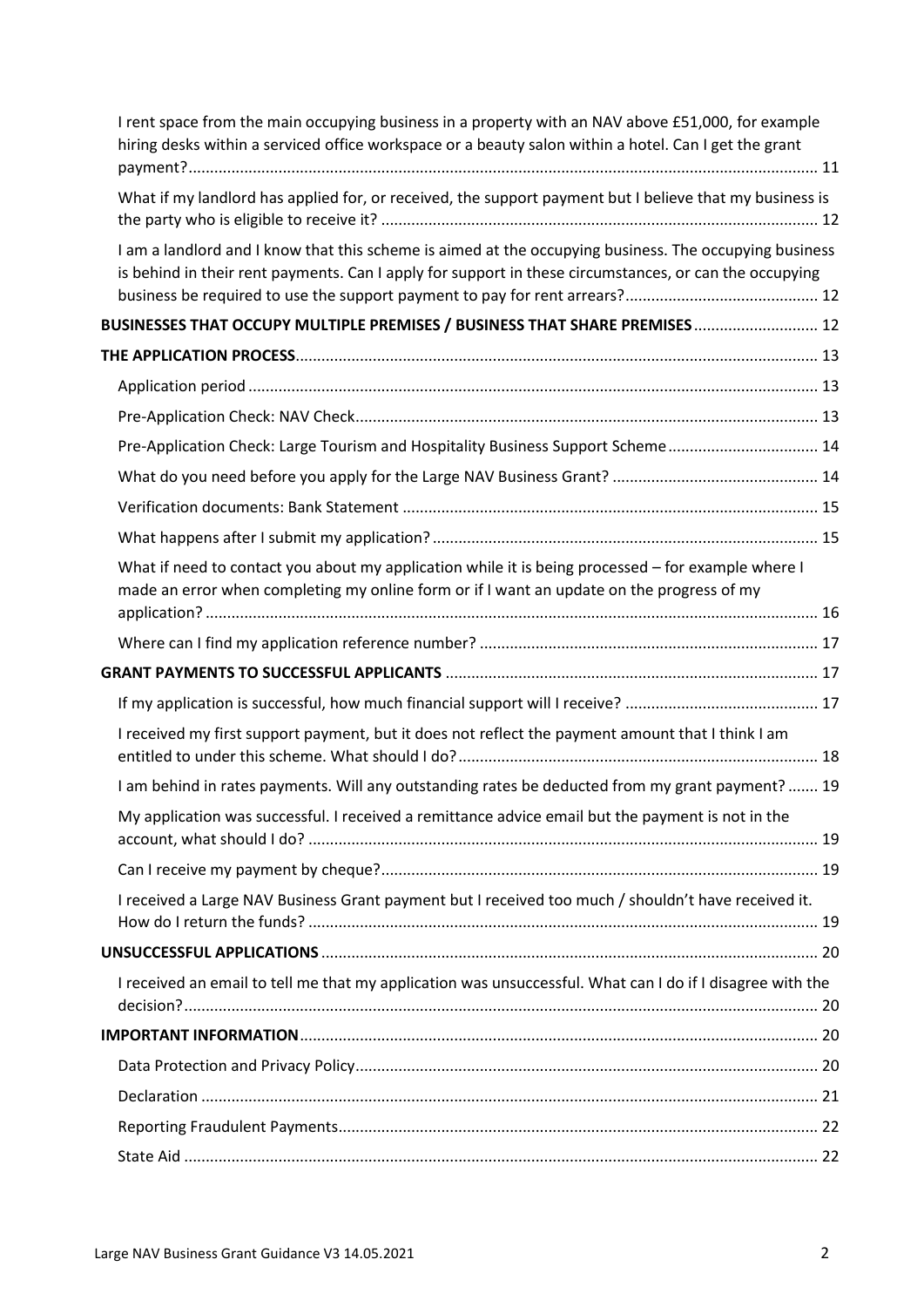### <span id="page-2-0"></span>ABOUT THE LARGE NAV BUSINESS GRANT

The Large NAV Business Grant provides financial support to businesses that occupied commercial premises with an NAV (Net Annual Value) over £51,000 on 1 March 2021 that were awarded the 12 month rates holiday in 2020-21, subject to some exclusions.

Businesses which were eligible for the 12 months rates holiday include retail, hospitality, tourism, leisure, manufacturing, and childcare businesses, and newspaper producers. You can find out more about the rates holiday at[: https://www.nibusinessinfo.co.uk/content/rates-holiday](https://www.nibusinessinfo.co.uk/content/rates-holiday)

The scheme is designed to support the business which is the occupier of a property (as defined in the [Rates](https://www.legislation.gov.uk/nisi/1977/2157/contents)  [\(Northern Ireland\) Order 1977\)](https://www.legislation.gov.uk/nisi/1977/2157/contents), not the landlord or managing agent or any businesses/self-employed parties who rent part of the property from the occupying business.

#### **Only one grant will be paid to businesses which occupy multiple premises.**

Applications will be processed in line with the following Financial Regulations:

 The Financial Assistance (Coronavirus) (Large Business) Regulations (Northern Ireland) 2021 No. 88: <http://www.legislation.gov.uk/id/nisr/2021/88>

The Large NAV Business Grant was open to online applications from **12.00 noon on Wednesday 21 April 2021 until 23.59 on Friday 14 May 2021.** 

#### <span id="page-2-1"></span>**Exclusions**

As required by the Financial Regulations, there are a number of exclusions to the Large NAV Business Grant, including:

- Businesses which occupied business premises with an NAV of £51,000 or less on 1 March 2021
- Businesses which previously received, or are entitled to receive, Large Tourism and Hospitality Business Support. See [Coronavirus: Large Tourism and Hospitality Business Support Scheme](https://www.nibusinessinfo.co.uk/content/coronavirus-large-tourism-and-hospitality-business-support-scheme)  [\(nibusinessinfo.co.uk\)](https://www.nibusinessinfo.co.uk/content/coronavirus-large-tourism-and-hospitality-business-support-scheme) for details of eligibility.
- Petrol station retailers or food retailers (as defined in Part 2 of Schedule 1 to the Health Protection (Coronavirus, Restrictions) (No. 2) Regulations (Northern Ireland) 2020. [The Health Protection](https://www.health-ni.gov.uk/publications/health-protection-coronavirus-restrictions-no2-regulations-northern-ireland-2020)  [\(Coronavirus, Restrictions\) \(No2\) Regulations \(Northern Ireland\) 2020 | Department of Health](https://www.health-ni.gov.uk/publications/health-protection-coronavirus-restrictions-no2-regulations-northern-ireland-2020)  [\(health-ni.gov.uk\)](https://www.health-ni.gov.uk/publications/health-protection-coronavirus-restrictions-no2-regulations-northern-ireland-2020)
- The 3 main airports: Belfast City Airport, Belfast International Airport and City of Derry Airport.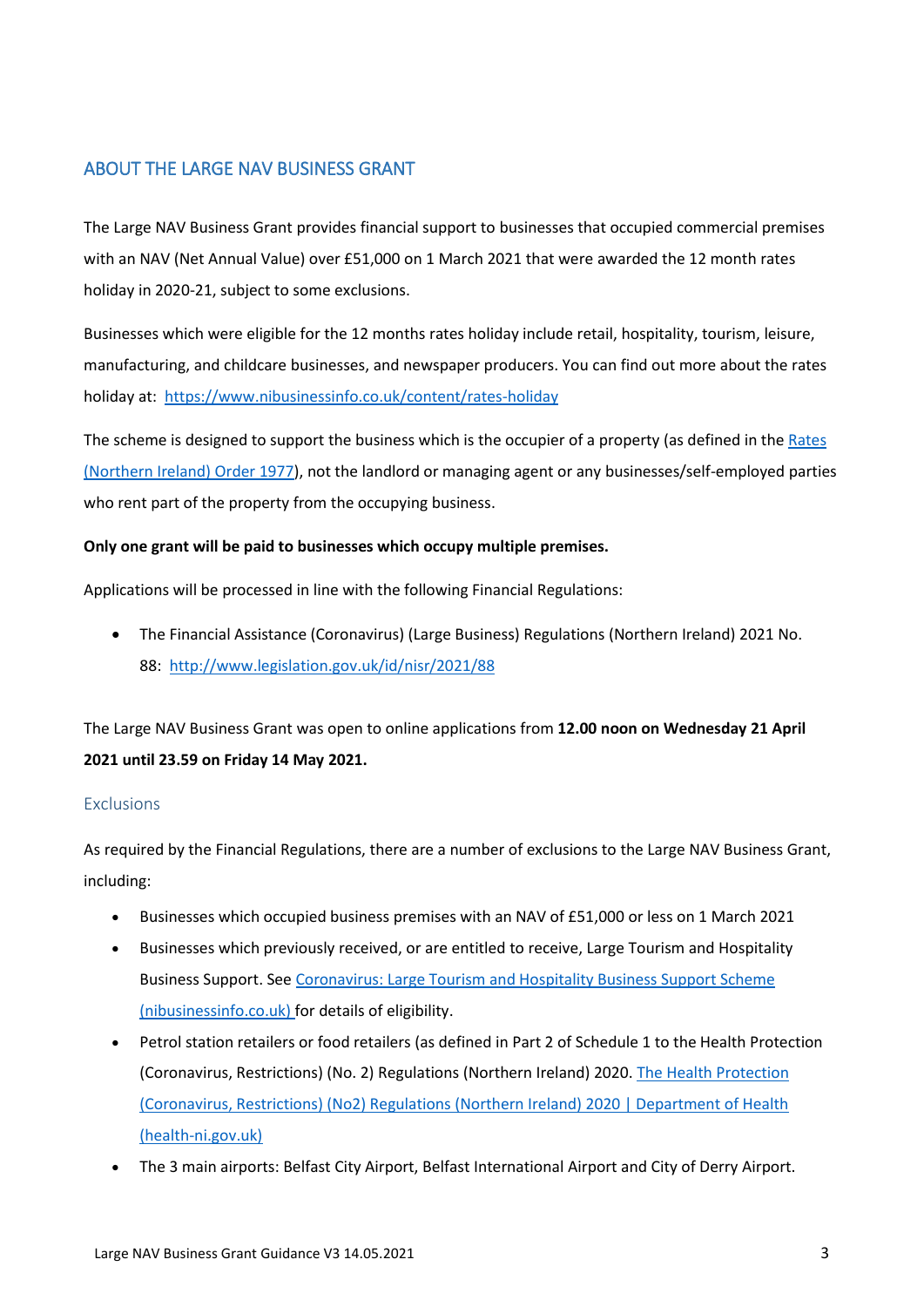- Public sector bodies, statutory undertakers, NI Housing Executive or Housing Associations.
- Persons entitled to possession of the property as a liquidator or in respect of a bankruptcy order, companies in administration or subject to an administration order and companies subject to a winding up order or which is being voluntarily wound up.
- Applications in respect of commercial premises which are vacant. Rates information as at 1 March 2021 will be used to verify the occupancy status of the property in line with the Rates (Northern Ireland) Order 1977. See the [Rates \(Northern Ireland\) Order 1977 \(legislation.gov.uk\)](https://www.legislation.gov.uk/nisi/1977/2157/article/21#:~:text=Rates%20%28Northern%20Ireland%29%20Order%201977%2C%20Section%2021%20is,and%20are%20referenced%20with%20annotations.%20Changes%20to%20Legislation.) for more details

Payments in relation to the Large NAV Business Grant are not automatic.

Businesses were **required** to complete the online application form and must provide the required verification documents before they can be considered for the Large NAV Business Grant.

#### <span id="page-3-0"></span>Payments to successful applicants

Large NAV Business Grant payments will begin to issue to successful applicants from the end of May 2021.

There is a cap of £50,000 in relation to the value of the total payment amount that applicants can receive across the following COVID-19 grant schemes: the Large NAV Business Grant; the £25,000 Retail, Hospitality, Tourism and Leisure Grant; and the £10,000 Small Business Support Grant.

The rate of grant payment that will be issued to successful applicants through the Large NAV Business Grant will be calculated based on the level of support that has already been provided to the applicant business through these schemes.

Overpayments in relation to The Localised Restrictions Support Schem[e Coronavirus: Localised Restrictions](https://www.nibusinessinfo.co.uk/content/coronavirus-localised-restrictions-support-scheme)  [Support Scheme \(nibusinessinfo.co.uk\)](https://www.nibusinessinfo.co.uk/content/coronavirus-localised-restrictions-support-scheme) will be offset against your Large NAV Business Grant (if your application is successful).

Below are some illustrative examples to demonstrate how the Department of Finance is taking additional schemes into consideration. The actual amount that will be received by successful applicants will be dependent on the individual circumstances of each business.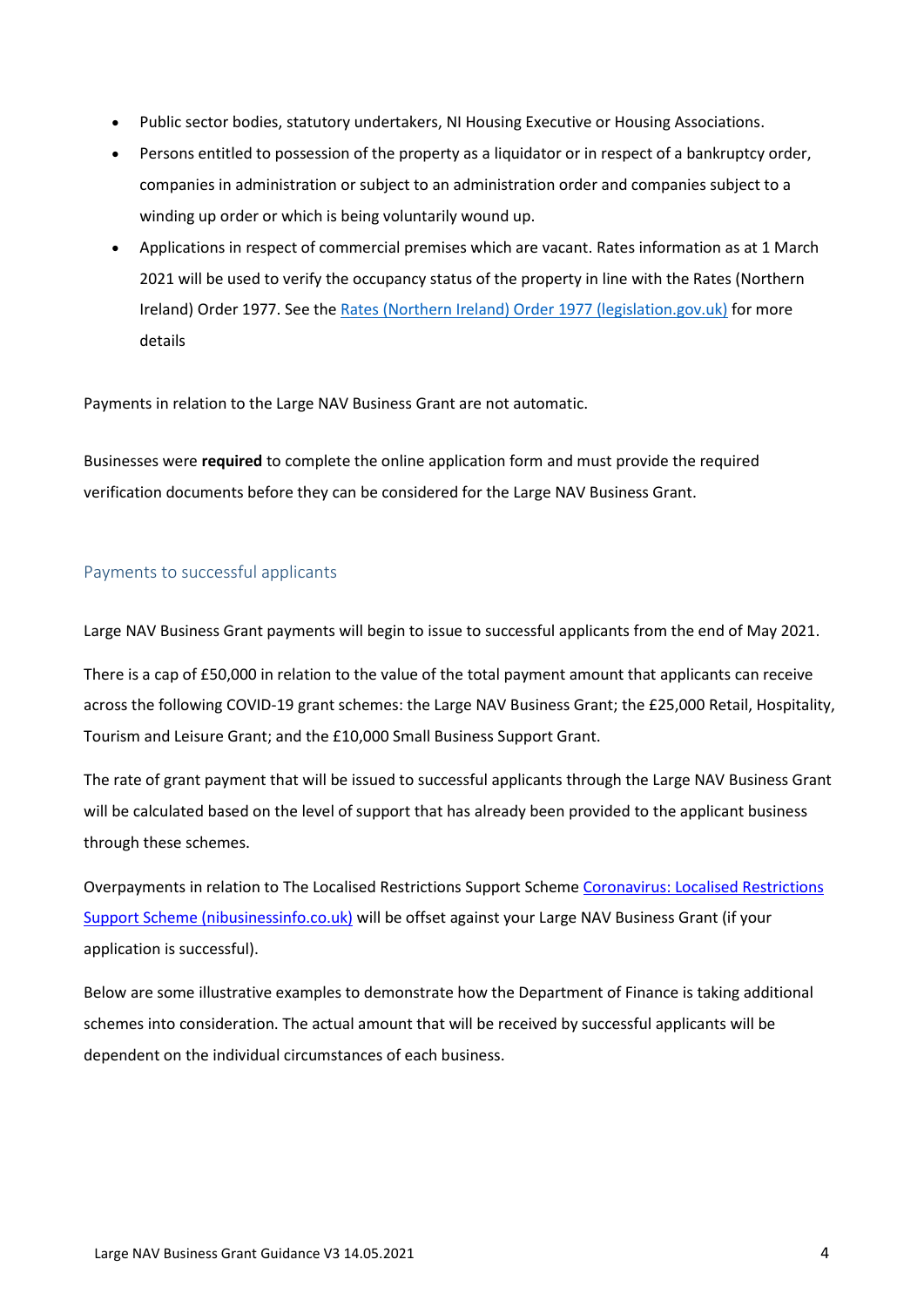| ILLUSTRATIVE EXAMPLES OF LARGE NAV GRANT PAYMENTS DEPENDANT                   | <b>MAXIMUM LARGE NAV</b> |
|-------------------------------------------------------------------------------|--------------------------|
| ON SUPPORT PROVIDED THROUGH OTHER SCHEMES                                     | <b>GRANT PAYMENT</b>     |
| <b>Business A</b>                                                             |                          |
| Successful application for the £50,000 Large NAV Business Grant<br>$\bullet$  | £25,000                  |
| Received the £25,000 Retail, Hospitality, Tourism and Leisure<br>$\bullet$    |                          |
| Grant in 2020                                                                 |                          |
| Did not receive the £10,000 Small Business Support Grant in 2020<br>$\bullet$ |                          |
| No overpayment from the Localised Restrictions Support Scheme                 |                          |
|                                                                               |                          |
| <b>Business B</b>                                                             |                          |
| Successful application for the £50,000 Large NAV Business Grant               | £35,000                  |
| Received the £10,000 Small Business Support Grant in 2020                     |                          |
| £5,000 overpayment from the Localised Restrictions Support                    |                          |
| Scheme to be offset                                                           |                          |
| Did not receive the £25,000 Retail, Hospitality, Tourism and                  |                          |
| Leisure Grant in 2020                                                         |                          |
|                                                                               |                          |
| <b>Business C</b>                                                             |                          |
| Successful application for the £50,000 Large NAV Business Grant               | £50,000                  |
| Did not receive the £10,000 Small Business Support Grant in 2020<br>$\bullet$ |                          |
| Did not receive the £25,000 Retail, Hospitality, Tourism and<br>$\bullet$     |                          |
| Leisure Grant in 2020                                                         |                          |
| No overpayment from Localised Restrictions Support Scheme                     |                          |
|                                                                               |                          |

## <span id="page-4-0"></span>HOW THIS SCHEME RELATES TO BUSINESS RATES

#### <span id="page-4-1"></span>Is eligibility for The Large NAV Business Grant scheme directly linked to business rate bills?

In most cases, the occupant business will be the named ratepayer who receives the business rate bill directly from Land & Property Services. These applicants will be asked to provide their rate account reference numbers from their most recent business rate bill as part of the online application.

In a few cases, the property owner or landlord may be the named ratepayer who receives the business rate bill directly from Land & Property Services, however the occupant business can still apply for The Large NAV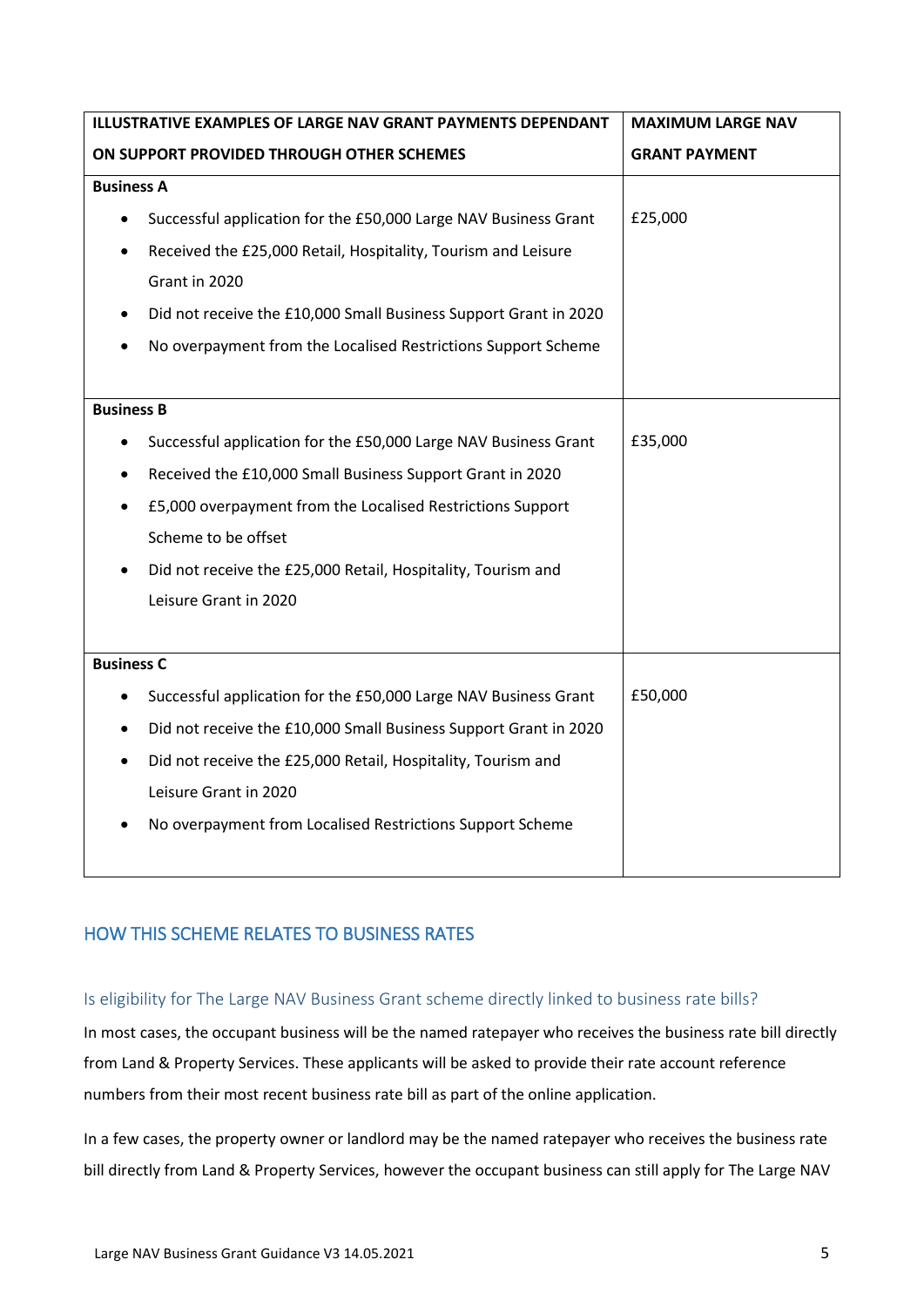Business Grant if they consider that they meet the eligibility requirements. These applicants will not be asked to provide rate account reference numbers, but they will be asked to share the name and contact details of their landlord or managing agent on their online application so that their occupancy can be verified. A copy of their lease demonstrating occupation at 1 March 2021 must also be uploaded as part of the online application process.

Rating information will be used to determine the following in relation to the Large NAV Business Grant:

- The Rates (Northern Ireland) Order 1977 is used in interpretation as required by the Regulations for this Scheme.
- Rates information as at 1 March 2021 will be used to verify:
	- o The occupying business, property owner or landlord.
	- o The award of the 2020-21 12 months rates holiday
	- o The occupancy status of the property (vacant or occupied)
- The Non-Domestic Valuation List as at 1 March 2021 will be used to determine:
	- o The location of the business premises (ie within Northern Ireland)
	- o The NAV of the property
	- o The size and extent of the property

Find out more in the **[About the NAV \(Net Annual Value\) section](#page-6-3)**

<span id="page-5-0"></span>What if the business rate account details need to be updated, for example where a property is recorded as vacant but the business is now occupying the property (subject to COVID restrictions)? As this grant scheme is a short term support measure, eligibility for the Large NAV Business Grant is based on occupancy information held for rates purposes regarding the property at a fixed point in time – 1 March 2021. There is no facility to change the occupancy status on the rate account now for the purposes of accessing this grant.

You should however update your rate account details by contacting Land & Property Services Rates Helpline on 0300 200 7801 as soon as possible because a delay updating your rate bill may lead to a backdated rate bill which may be more difficult to repay.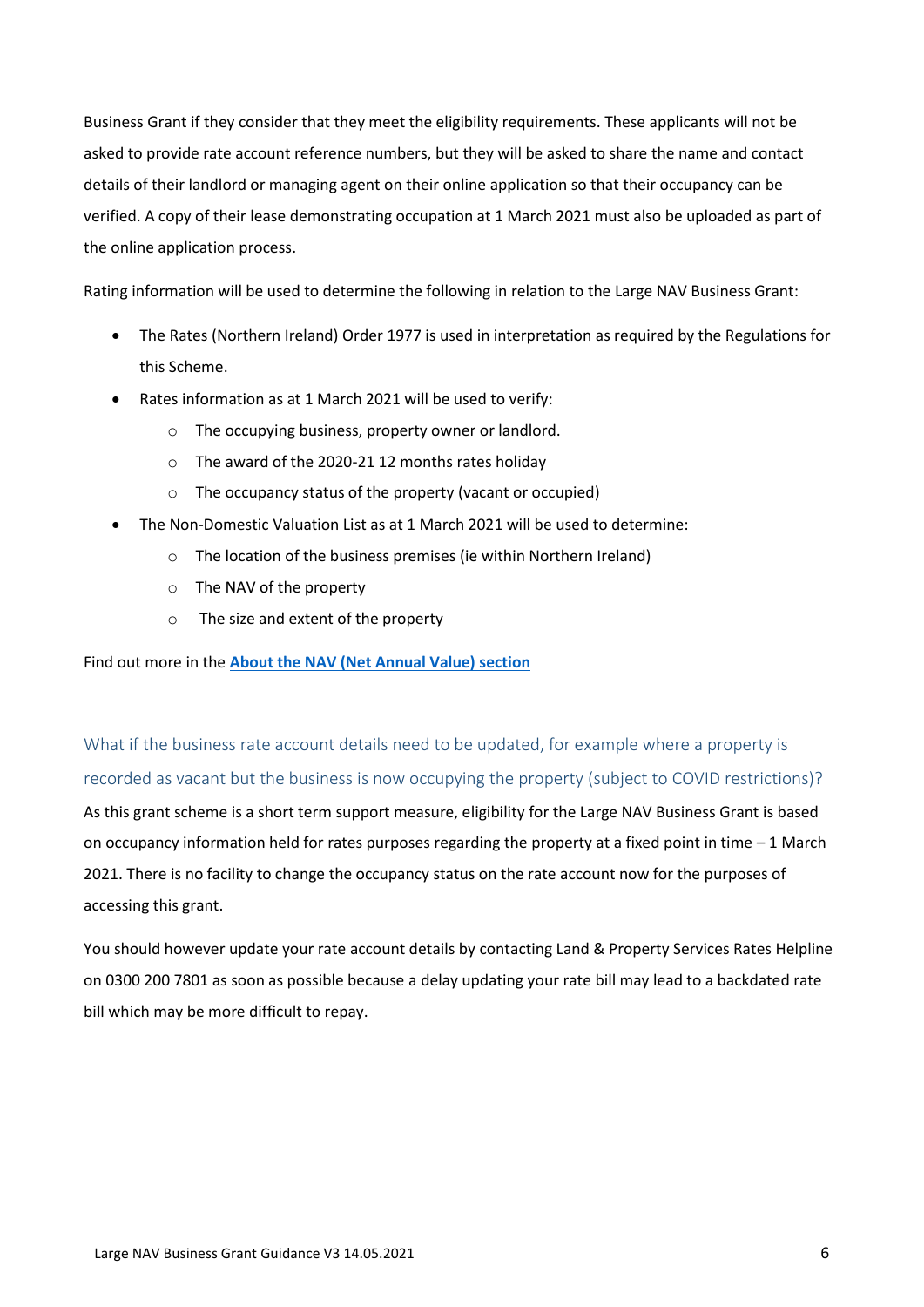### <span id="page-6-0"></span>What if I believe I am eligible to receive the rates holiday but it has not been reflected in my business rate bill?

As this grant scheme is a short term support measure, eligibility for the Large NAV Business Grant is based on the award of the rates holiday for the applicant property at a fixed point in time – 1 March 2021. There is no facility to apply for the 2020-21 rates holiday now for the purposes of accessing this grant.

#### <span id="page-6-1"></span>What if my property has an NAV but a rate bill has not yet been issued?

Businesses could apply for the Large NAV Business Grant if the property has an NAV over £51,000 at 1 March 2021, even if the property has not yet been billed for rates (either to the occupying business or the property owner/landlord).

The issue of rate bills for 2021-22 has been delayed until June 2021. Though the online application form asks for rate reference details, this information was not mandatory if it was not readily available. Other verification checks can be completed.

#### <span id="page-6-2"></span>I pay my business and domestic rates on one single bill. Will I still be eligible for the grant payment?

**Yes, but subject to the other eligibility requirements and exclusions.** You could apply for the grant payment even if your business rates are shown on the same bill as your domestic rates.

## <span id="page-6-3"></span>ABOUT THE NAV (NET ANNUAL VALUE)

#### <span id="page-6-4"></span>What is the NAV of the property and how does it affect my application?

The Net Annual Value (NAV) is one of the factors used to calculate business rate bills. You can find the NAV of business properties in the Non-Domestic Valuation List which is published online by Land & Property Services. You can search the address of your property in the Non-Domestic Valuation List to check your address and your NAV at [https://www.finance-ni.gov.uk/topics/property-valuation/valuation-lists.](https://www.finance-ni.gov.uk/topics/property-valuation/valuation-lists)

As this grant scheme is a short term support measure, eligibility for the Large NAV Business Grant is based on the NAV of the property at a fixed point in time – the NAV as at 1 March 2021.

Each property is considered as a "hereditament" as defined in the Rates (Northern Ireland) Order 1977. In simple terms, each hereditament/property within the Valuation List has a unique Property ID and Net Annual Value. The size and extent of each property is based on information held in the Valuation List in relation to each unique Property ID. Note that the property/hereditament can be made up of a number of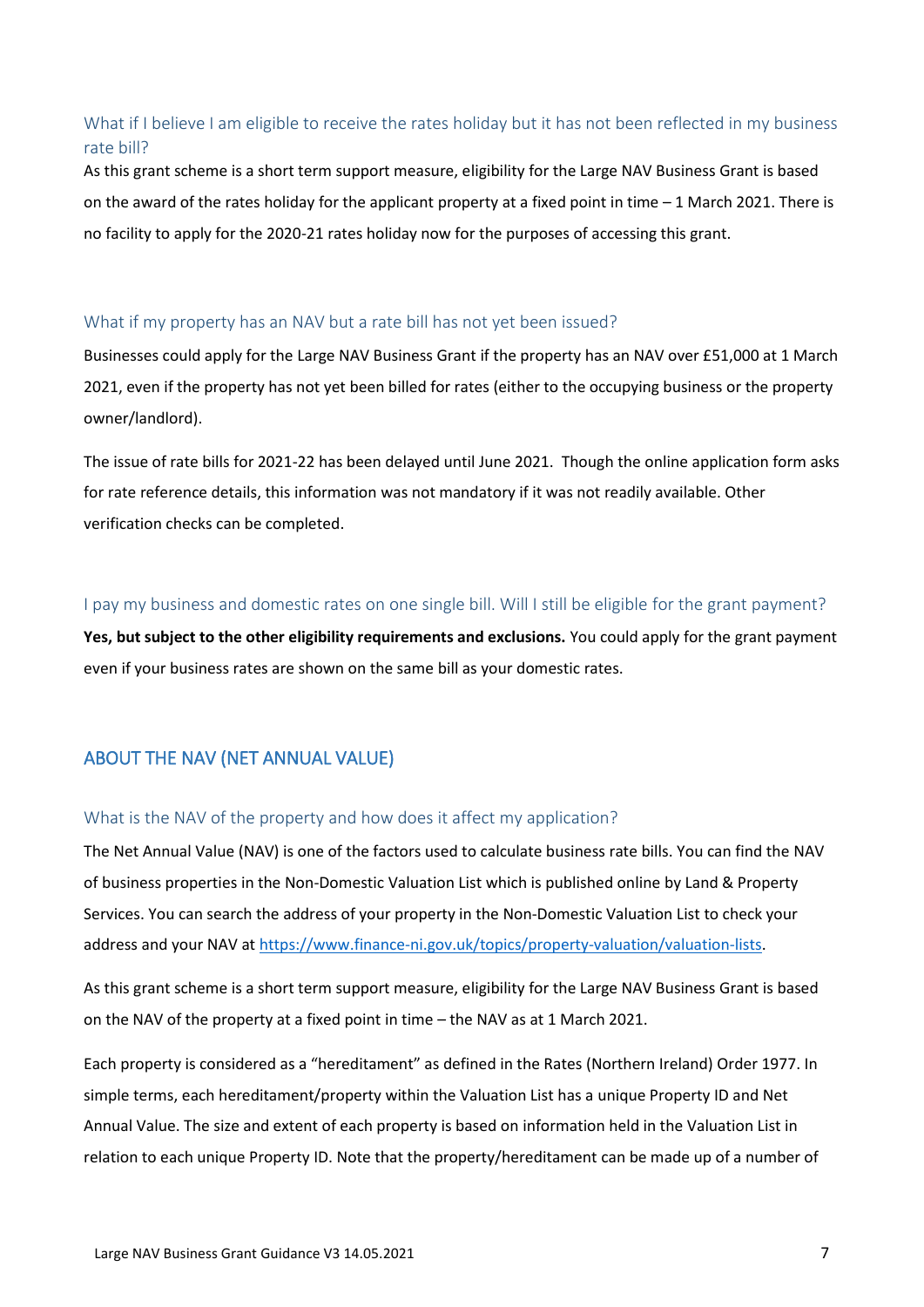different buildings or units. You cannot ask to have 2 properties joined into one larger property or 1 larger unit split into 2 units, for the purposes of accessing the Large NAV Business Grant.

Only one grant can be paid to each business, irrespective of how many properties the business occupies. For individuals who own a number of separate businesses and/or properties this means that:

- If separate businesses are operating from separate properties, then a grant can be registered in relation to each separate business that occupies a separate property.
- If the same business occupies a number of different properties, then only one grant registration should be made in respect of the business.
- For limited companies, each separate business registered with Companies House will have a unique Company Number. Otherwise, further information may be requested from applicants to validate business and property details.

Validation checks have been put in place to ensure that multiple grants aren't paid to the same business or to the same property. Deliberate multiple applications may be considered to constitute an attempt to claim ineligible grant support and will be actioned accordingly.

#### <span id="page-7-0"></span>What if my property doesn't have an NAV because it hasn't been valued for rates?

Because this scheme is a short term support measure, eligibility for the grant is based on the NAV of the property in the LPS Non Domestic Valuation List at a fixed point in time - 1 March 2021.

If the property has not yet been valued for rates and you have not previously made a request to Land & Property Services to have your property valued for business rates, you will not be able to access this grant.

There is no facility to submit a new request now for the purposes of accessing this grant. You should however request to have the property valued for rates purposes. A delay in having the property valuation for rates updated may lead to a backdated rate bill which may be more difficult to repay. You can apply to have your valuation reviewed at:<https://www.finance-ni.gov.uk/topics/propertyvaluation/valuation-list>

If you have previously made an application to Land & Property Services to have your property valued for business rates, contact us using the online form a[t www.nibusinessinfo.co.uk/LargeNAVBusinessGrant](http://www.nibusinessinfo.co.uk/LargeNAVBusinessGrant) and we will advise next steps.

<span id="page-7-1"></span>My business is ineligible based on the NAV at 1 March 2021 but the NAV needs to be updated / I am waiting for the outcome of a valuation review and this may impact on my eligibility for the grant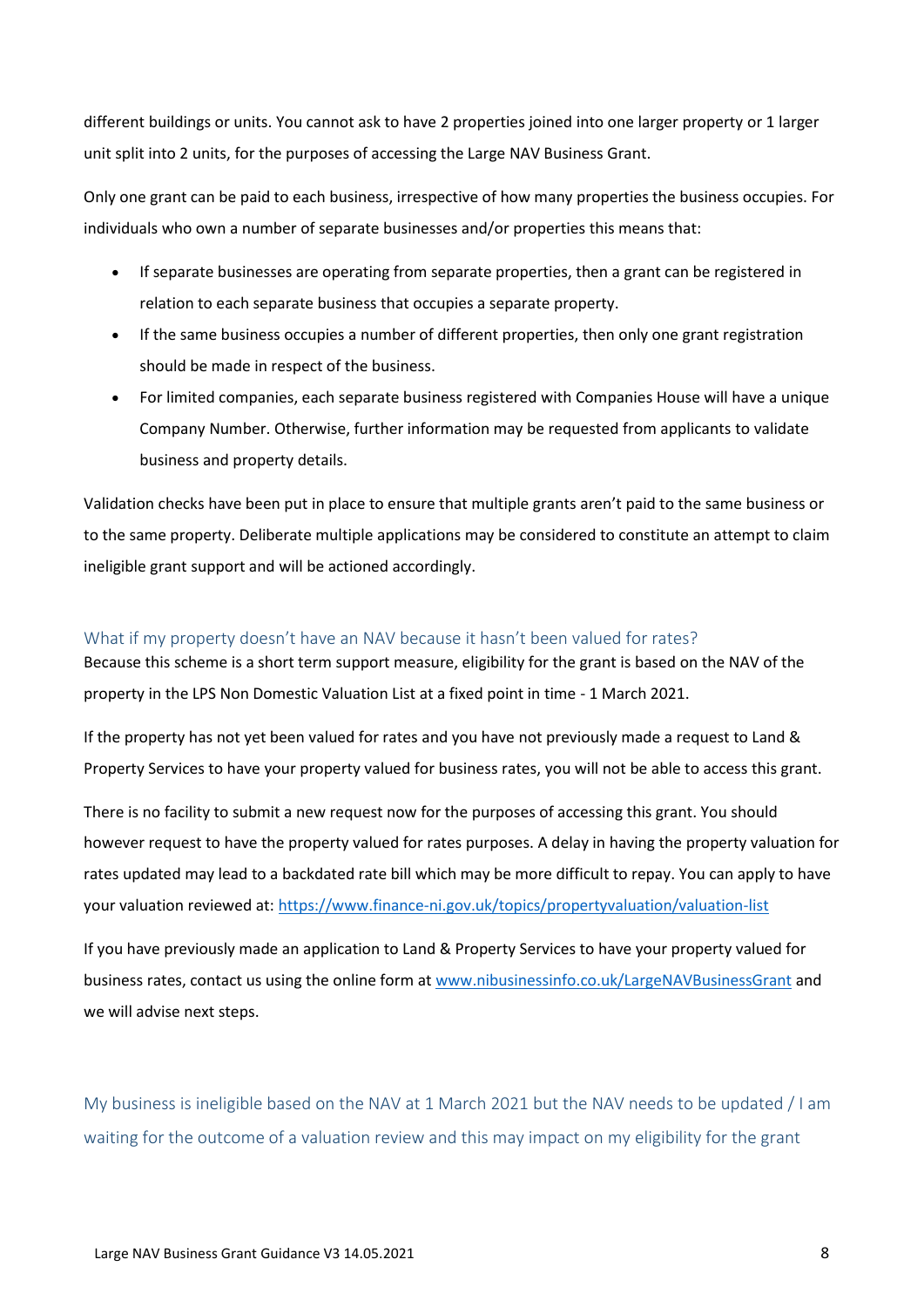scheme? (e.g. where there is a request to split or join premises for rating purposes or where there is a challenge to the NAV for other reasons)

Because this scheme is a short term support measure, eligibility for the grant is based on the NAV of the property in the LPS Non Domestic Valuation List at a fixed point in time - 1 March 2021. There may be scenarios where the valuation of the property needs to be updated – for example where there is a request to split or join premises for rating purposes or where there is a challenge to the NAV for other reasons.

If you have not previously made a request to Land & Property Services to have your NAV reviewed, you will not be able to access this grant. There is no facility to request a review of the NAV now for the purposes of accessing this grant.

If you have previously made an application to Land & Property Services to have your NAV reviewed, contact us using the online form at [www.nibusinessinfo.co.uk/LargeNAVBusinessGrant](http://www.nibusinessinfo.co.uk/LargeNAVBusinessGrant) and we will advise next steps.

#### <span id="page-8-0"></span>My NAV changed on 1st April 2020 due to Reval2020. How does this affect entitlement to the grant?

Eligibility for the grant is based on the NAV of the property in the LPS Non Domestic Valuation List on 1 March 2021. The NAV of the property at other times, such as the NAV of the property before 1 April 2020, will not be considered in terms of eligibility for this grant scheme.

### <span id="page-8-1"></span>WHO CAN APPLY FOR THIS GRANT SCHEME?

#### <span id="page-8-2"></span>Who should complete the application form on behalf of my business?

Occupying businesses who consider themselves eligible for support from this scheme were encouraged to apply even if they are not the named ratepayer on the business rate bill for the property.

Applications could only be submitted by an authorised representative for the business which occupies the premises, such as the business owner, director or a senior manager. Landlords **were not permitted to** complete this application form on behalf of tenant businesses who rent their premises.

## <span id="page-8-3"></span>Can I still apply for the Large NAV Business Grant if I have been asked to repay part or all of other Government COVID-19 grant schemes?

**Yes.** If you considered that you are eligible for the Large NAV Business Grant, businesses were encouraged to apply for support through this scheme even if they had been overpaid through another support scheme.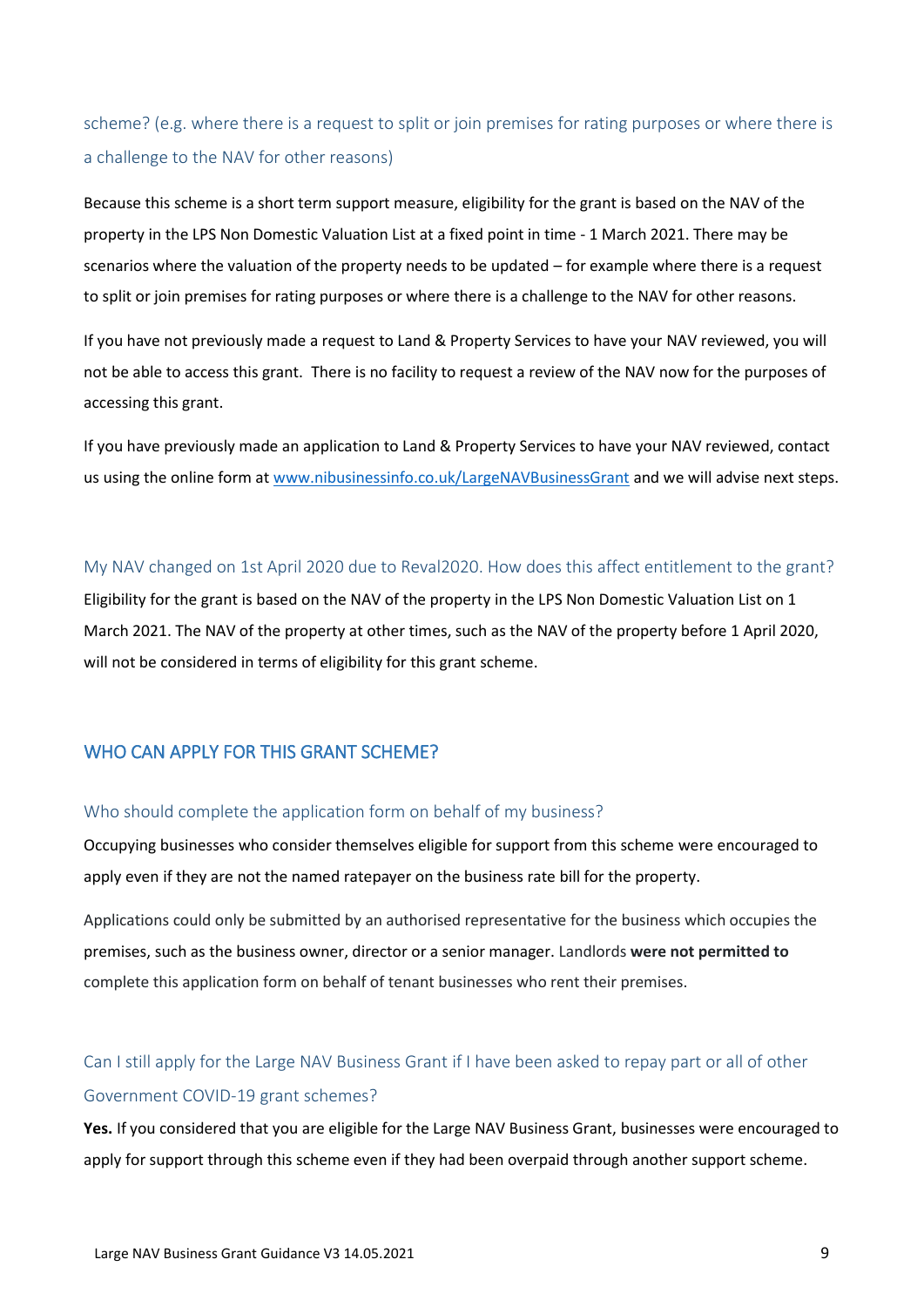Overpayments in relation to The Localised Restrictions Support Schem[e Coronavirus: Localised Restrictions](https://www.nibusinessinfo.co.uk/content/coronavirus-localised-restrictions-support-scheme)  [Support Scheme \(nibusinessinfo.co.uk\)](https://www.nibusinessinfo.co.uk/content/coronavirus-localised-restrictions-support-scheme) will be offset against your Large NAV Business Grant (if your application is successful).

The amount that you have been overpaid through these other schemes will be deducted from your Large NAV Business Grant. If your Large NAV Business Grant is greater than the amount you have been overpaid for these other schemes, the remaining amount will be issued to you using the bank details you provided on your online application form.

If the amount that you have been overpaid through these other schemes is greater than your Large NAV Business Grant, the amount of support that you would have received through the Large NAV Business Grant will be deducted from your overpayment amount.

If your application is unsuccessful, or there is a remaining overpayment after your Large NAV Business Grant has been offset against your overpayment, this will be dealt with separately by the administrators of the relevant scheme.

#### <span id="page-9-0"></span>Are Industrial Derated properties eligible for the grant?

**Yes, subject to other eligibility requirements.** Businesses in receipt of Industrial Derating are eligible for the rates holiday, and can apply for this grant subject to the eligibility requirements if they occupied a property with an NAV greater than £51,000 on 1 March 2021.

Industrial Derated properties occupying property with a Net Annual Value (NAV) between £15,001 and £51,000 will receive a £25,000 grant payment through a different grant scheme. Payments will be automatic, and ratepayers do not need to apply. Find out more at [https://www.nibusinessinfo.co.uk/content/industrial](https://www.nibusinessinfo.co.uk/content/industrial-derating)[derating](https://www.nibusinessinfo.co.uk/content/industrial-derating)

<span id="page-9-1"></span>I rent the property from which my business operates. Can I apply for this grant? Yes, find out more in th[e Rental Properties section.](#page-10-5)

<span id="page-9-2"></span>Can businesses operating as social enterprises or charities receive the Large NAV Business Grant? Yes, but subject to the other eligibility requirements.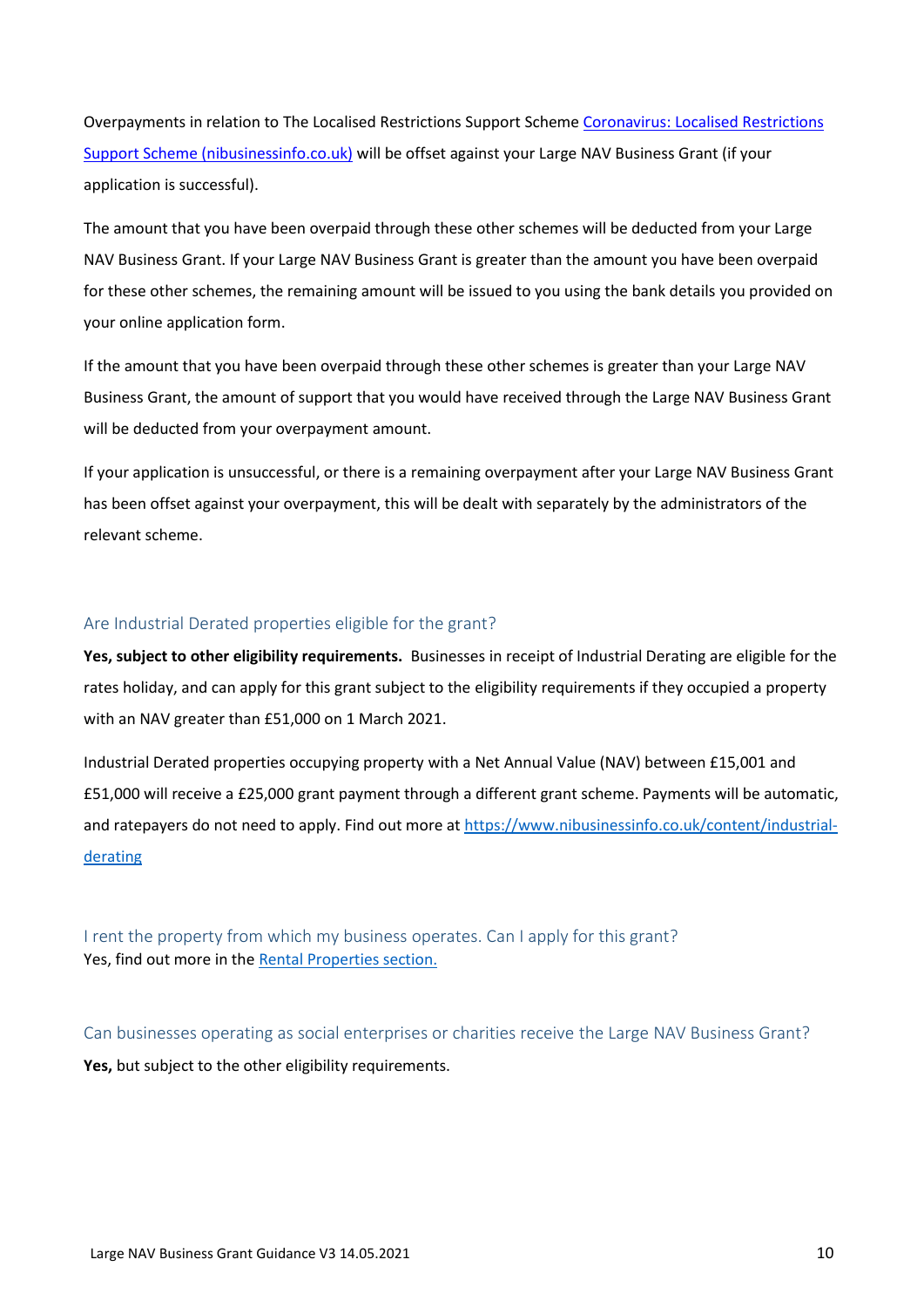#### <span id="page-10-0"></span>Are sports clubs eligible for the Large NAV Business Grant?

**No**, the Large NAV Business Grant is only for businesses. Sports Clubs are bodies not established for profit and are excluded from receiving support from this scheme.

<span id="page-10-1"></span>Is eligibility for the Large NAV Business Grant linked to the criteria for the £10,000 Small Business Support Grant or the £25,000 Retail, Hospitality, Tourism and Leisure Grant?

The Large NAV Business Grant is an entirely separate scheme with different criteria, so eligibility is not linked to whether or not you received either of these grants but it does affect the payment rate of the Large NAV Business Grant that you will receive.

Find out more at **[Grant Payments to Successful Applicants](#page-16-1)**

#### <span id="page-10-5"></span><span id="page-10-2"></span>RENTAL PROPERTIES

<span id="page-10-3"></span>I rent the property from which my business operates and I don't receive the rate bill directly from Land & Property Services. Can my business apply for this grant?

**Yes, if you are the occupying business subject to eligibility requirements.** This scheme is aimed at the business occupying the premises, not the landlord or managing agent, nor for businesses/self-employed individuals who rent part of the property from the main occupying business.

Occupying businesses who consider that they are eligible for support from this scheme were encouraged to apply directly using the online form. Those who don't receive the business rate bill directly from Land & Property Services, were asked to provide contact details for their landlord or managing agent and a copy of their lease during the online application so that the occupancy can be verified.

<span id="page-10-4"></span>I rent space from the main occupying business in a property with an NAV above £51,000, for example hiring desks within a serviced office workspace or a beauty salon within a hotel. Can I get the grant payment?

**No.** This scheme is not designed to provide financial support to businesses who rent part of the property from the main occupying business. The scheme is designed to support the occupying business.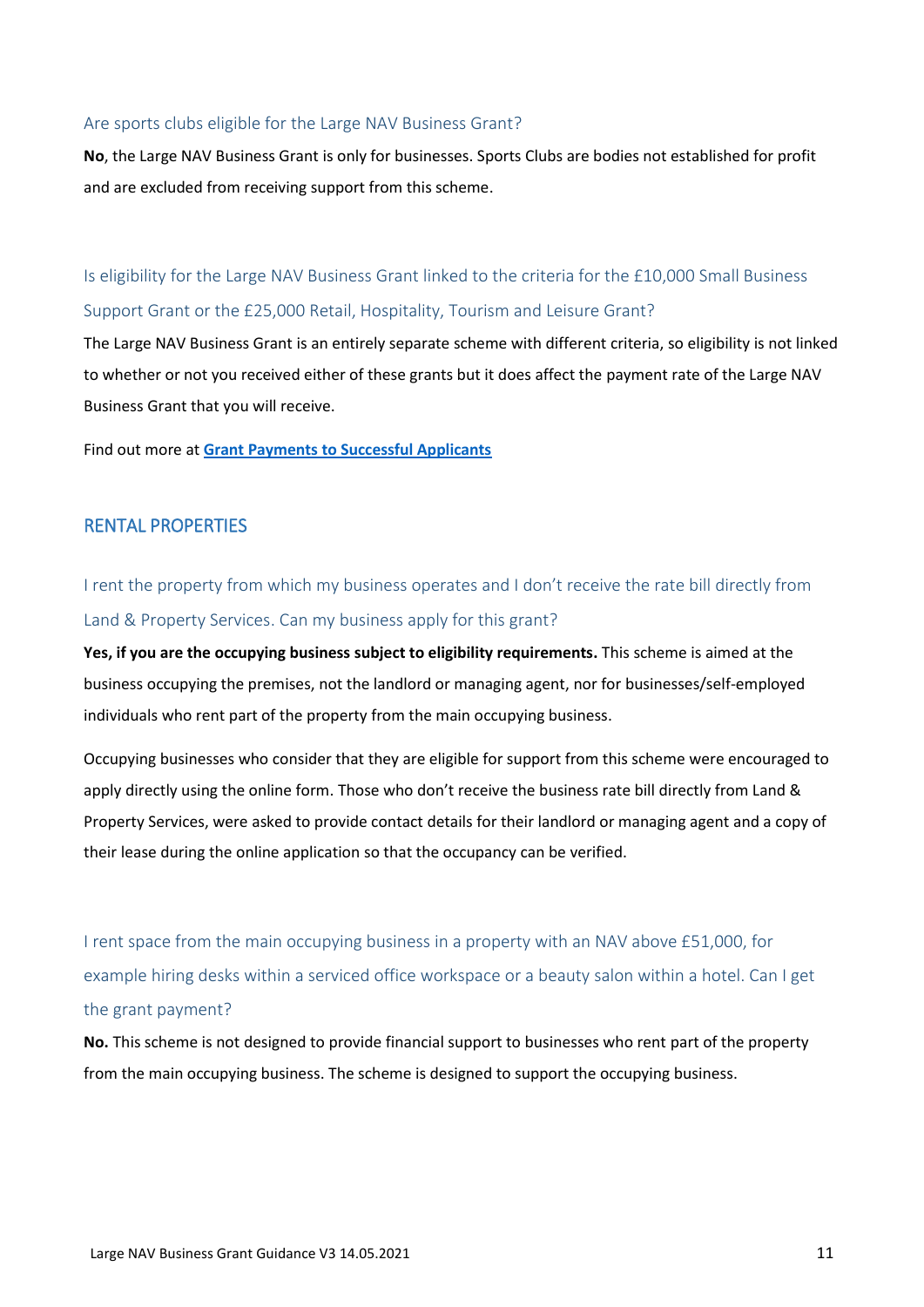## <span id="page-11-0"></span>What if my landlord has applied for, or received, the support payment but I believe that my business is the party who is eligible to receive it?

**Let us know**. If you believe that a payment has been issued to a business that is not eligible to receive it, you should report this using the online contact form a[t www.nibusinessinfo.co.uk/LargeNAVBusinessGrant](http://www.nibusinessinfo.co.uk/LargeNAVBusinessGrant) so that this can be investigated.

<span id="page-11-1"></span>I am a landlord and I know that this scheme is aimed at the occupying business. The occupying business is behind in their rent payments. Can I apply for support in these circumstances, or can the occupying business be required to use the support payment to pay for rent arrears? **No.** This scheme is for occupying businesses, not the landlord or managing agent.

Rent payments are a matter for the landlord and tenant, and such matters are not dealt with through the Large NAV Business Grant.

## <span id="page-11-2"></span>BUSINESSES THAT OCCUPY MULTIPLE PREMISES / BUSINESS THAT SHARE PREMISES

Only one grant can be paid to each business, irrespective of how many properties the business occupies. For individuals who own a number of separate businesses and/or properties this means that:

- If separate businesses are operating from separate properties, then an application can be made in relation to each separate business that occupies a separate property.
- If the same business occupies a number of different properties, then only one application should be made in respect of the business. In these circumstances, ensure that the property you choose on the online application is one that meets the other eligibility requirements.
- For limited companies, each separate business registered with Companies House will have a unique Company Number which should be provided during the application process. Otherwise, further information may be requested from applicants to validate business and property details.

Validation checks have been put in place to ensure that multiple grants aren't paid to the same business or to the same property. Deliberate multiple applications may be considered to constitute an attempt to make fraudulent claims and will be actioned accordingly.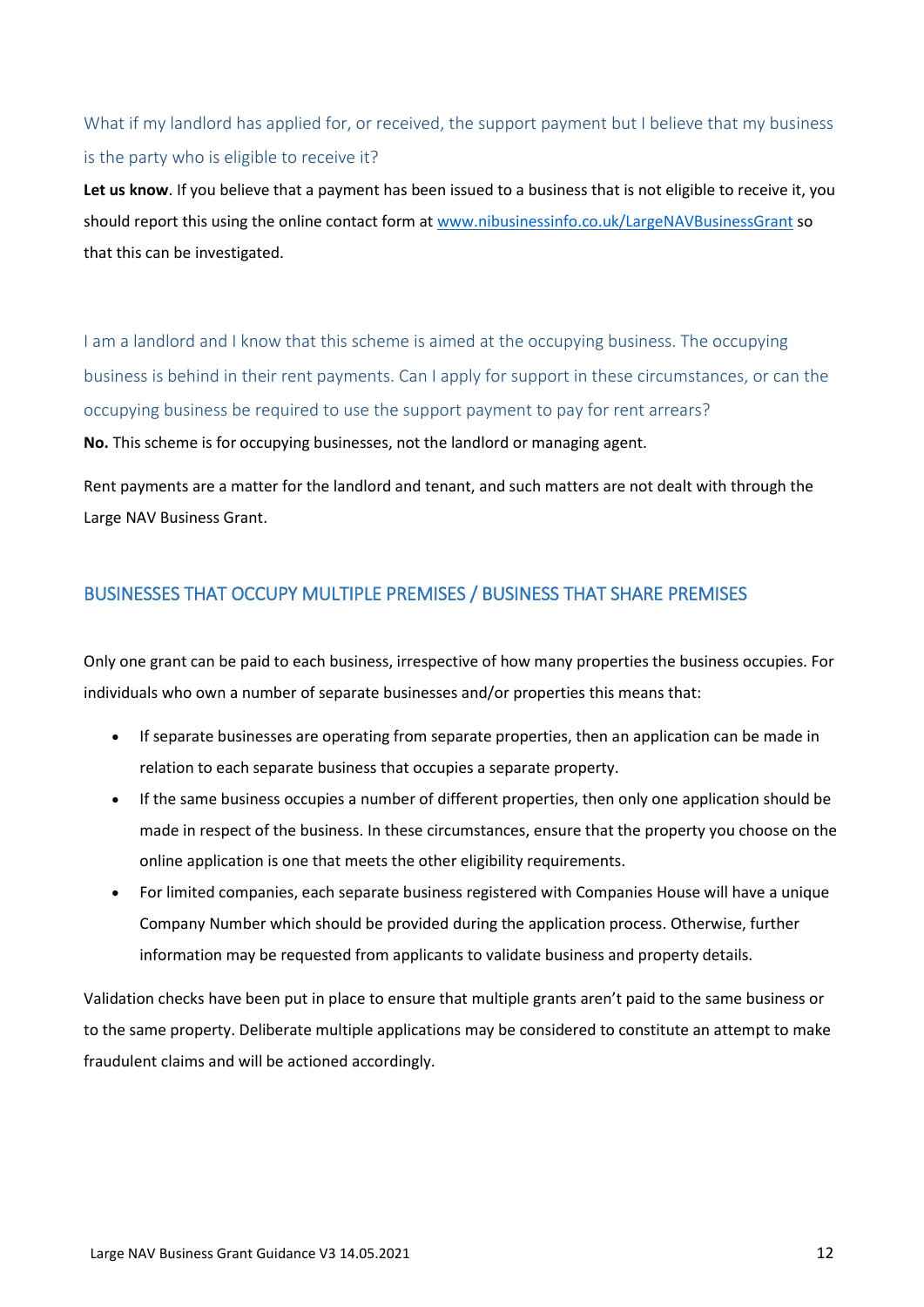### <span id="page-12-0"></span>THE APPLICATION PROCESS

#### <span id="page-12-1"></span>Application period

Applications for the Large NAV Business Grant Scheme can been submitted online between **12.00 noon on Wednesday 21 April 2021 until 23.59 on Friday 14 May 2021.** 

Late applications cannot be accepted after the scheme closed at **23.59 on Friday 14 May 2021.** If you are awaiting the outcome of a valuation case that was submitted before 1 March 2021, LPS will be in touch with you directly in due course regarding next steps.

The online application is available at [www.nibusinessinfo.co.uk/LargeNAVBusinessGrant](http://www.nibusinessinfo.co.uk/LargeNAVBusinessGrant)

Before applying, you should review this scheme guidance to consider whether your business meets the eligibility requirements.

#### <span id="page-12-2"></span>Pre-Application Check: NAV Check

To verify whether the NAV of your property is greater than £51,000, you will be asked to find the address that the applicant business occupies on the first page of the online form.

You should take care to select the correct address as your application will be processed against this address, with the corresponding NAV and rates details. An error in selecting your address can result in your application being rejected or delayed – this is most likely to happen where business occupy different units within a specified address. You can use your rate bill to check the exact address of your property held for rating purposes, or search for the address using the LPS Non-Domestic Valuation List. Alternatively, you can view properties on a map to ensure that you choose the address associated with the premises you occupy. [Valuation Lists | Department of Finance \(finance-ni.gov.uk\)](https://www.finance-ni.gov.uk/topics/property-valuation/valuation-lists)

If your business occupies multiple premises, you should only apply for support in respect of one of your premises. Ensure that you choose the premises that meets the eligibility requirements – for example, do not apply in relation to a vacant property. Validation checks have been put in place to ensure that multiple grants aren't paid to the same business or to the same property. Deliberate multiple entries may be considered to constitute an attempt to claim ineligible grant support and be actioned accordingly.

If you cannot find your address on this list, this is because your address does not have an NAV greater than £51,000 and you cannot proceed with an online application. Find out more at: [What is the NAV of the](#page-6-4)  [property and how does it affect my application?](#page-6-4)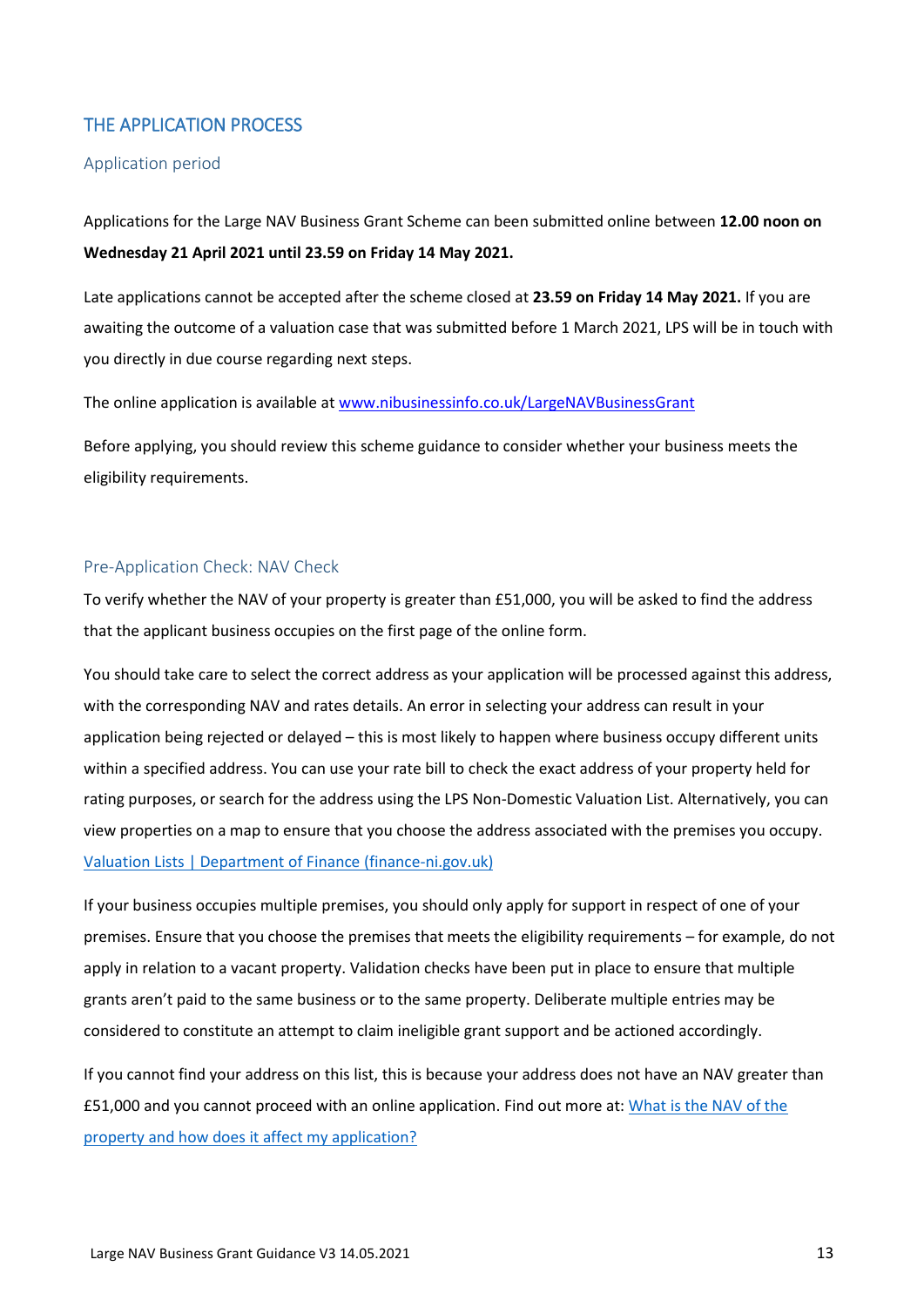#### <span id="page-13-0"></span>Pre-Application Check: Large Tourism and Hospitality Business Support Scheme

Businesses which previously received, or are due to receive payment from, the Large Tourism and Hospitality Business Support Scheme [Coronavirus: Large Tourism and Hospitality Business Support Scheme](https://www.nibusinessinfo.co.uk/content/coronavirus-large-tourism-and-hospitality-business-support-scheme)  [\(nibusinessinfo.co.uk\)](https://www.nibusinessinfo.co.uk/content/coronavirus-large-tourism-and-hospitality-business-support-scheme) are excluded from receiving the Large NAV Business Grant. This will be checked as part of the application process, but businesses who have received, or due to receive payment from, the Large Tourism and Hospitality Business Support, should not apply as they are already in receipt of the appropriate level of financial support designated by the NI Executive.

If you are waiting on the outcome of an application or appeal for the Large Tourism and Hospitality Business Support Scheme, you can proceed with you application from the Large NAV Business Grant.

#### <span id="page-13-1"></span>What do you need before you apply for the Large NAV Business Grant?

To complete the online application you were required to provide:

- A bank statement covering the period including 1 March 2021 relating to the bank account that the grant will be paid into if the application is deemed to be successful. You will be asked to upload this document as part of this application.
- A copy of your lease agreement covering the period including 1 March 2021 if you are not the ratepayer who receives the rate bill for this business directly from Land & Property Services. You will be asked to upload this document as part of this application if applicable.
- Contact details for the person within the applicant business to whom any correspondence relating to this application should be directed. Note that all correspondence will be issued by email
- Information from the most recent rate bill for the property. If you receive the rate bill directly from Land & Property Services, you will be asked for the Ratepayer ID and Occupancy ID. If you do not receive the rate bill directly, you will be asked to provide contact details for the landlord or managing agent so that your occupancy can be verified.
- Information that indicates that your business meets the eligibility criteria including the business trading name, business website, social media links, or Company House Number (if applicable)
- Confirmation of whether the business is currently in administration. Note that if a business is in administration we may require further information from you when assessing this application
- Sort code and account details for the bank account into which you wish to receive payment. Note that payment can only be made to an account directly associated to the business and not a representative or third party.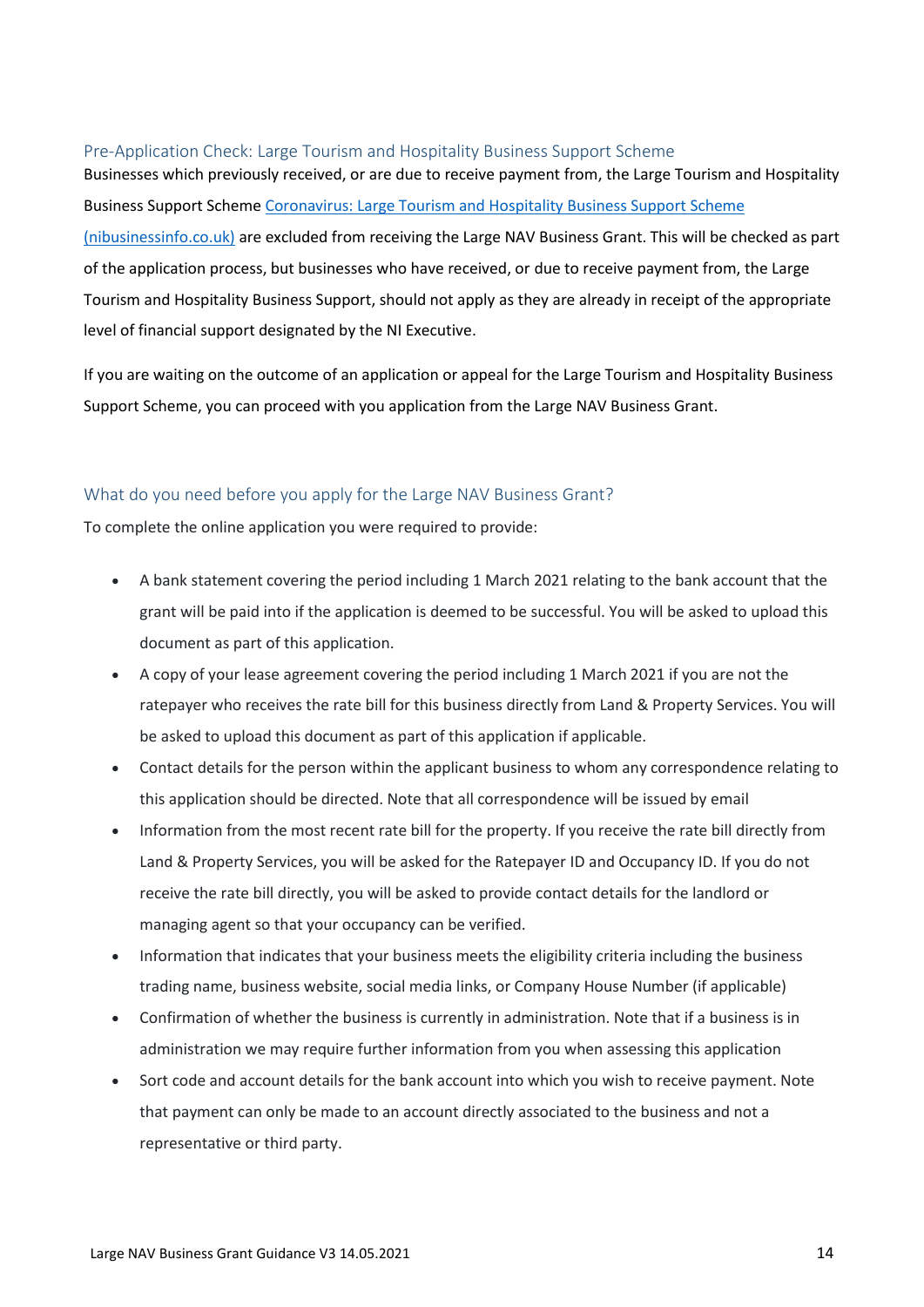Applicants will also be required to complete a declaration in relation to their application.

#### <span id="page-14-0"></span>Verification documents: Bank Statement

Applicants are required to provide a copy of their business' bank statement relating to the bank account that the grant will be paid into if the application is deemed to be successful. The bank statement must relate to the applicant business, and not a third party or other representative such as an agent or an accountant.

The bank statement should be uploaded during the online application in **PDF, JPEG or PNG** format, limited to a file size of **5Mb**. The bank statement must:

- Cover the period including 1 March 2021;
- Allows us to read the name of the account holder, the property address, the sort code and account number.

The bank statement will be used to validate the applicant business, to confirm that the bank statement matches the bank account that the grant will be paid into (as specified on the online application form) and confirm that business transactions were occurring at 1 March 2021.

Applicants can redact any other transactions on the bank statement that they considered to be irrelevant.

If you do not have access to online banking systems or have a copy of your statement that covers the period at 1 March 2020 and matches the other bank statement requirements set out above, you should contact their bank to obtain a pdf copy of your statement. If you can only provide a paper copy, a photograph of your statement can be provided as a last resort. Note that the Department of Finance reserves the right to ask for other corroborating evidence if required.

If there is an exceptional circumstance which means that you cannot provide a bank statement contact us using the online contact form a[t www.nibusinessinfo.co.uk/LargeNAVBusinessGrant](http://www.nibusinessinfo.co.uk/LargeNAVBusinessGrant)

#### <span id="page-14-1"></span>What happens after I submit my application?

After you submit your application, you will receive on screen acknowledgement that your application has been submitted successfully and you will be provided with your application reference number. You should note this number in case you need to contact us about your application at a later stage. Acknowledgement of your application and your application reference number will also be sent to the email address you provided on your online application for your records.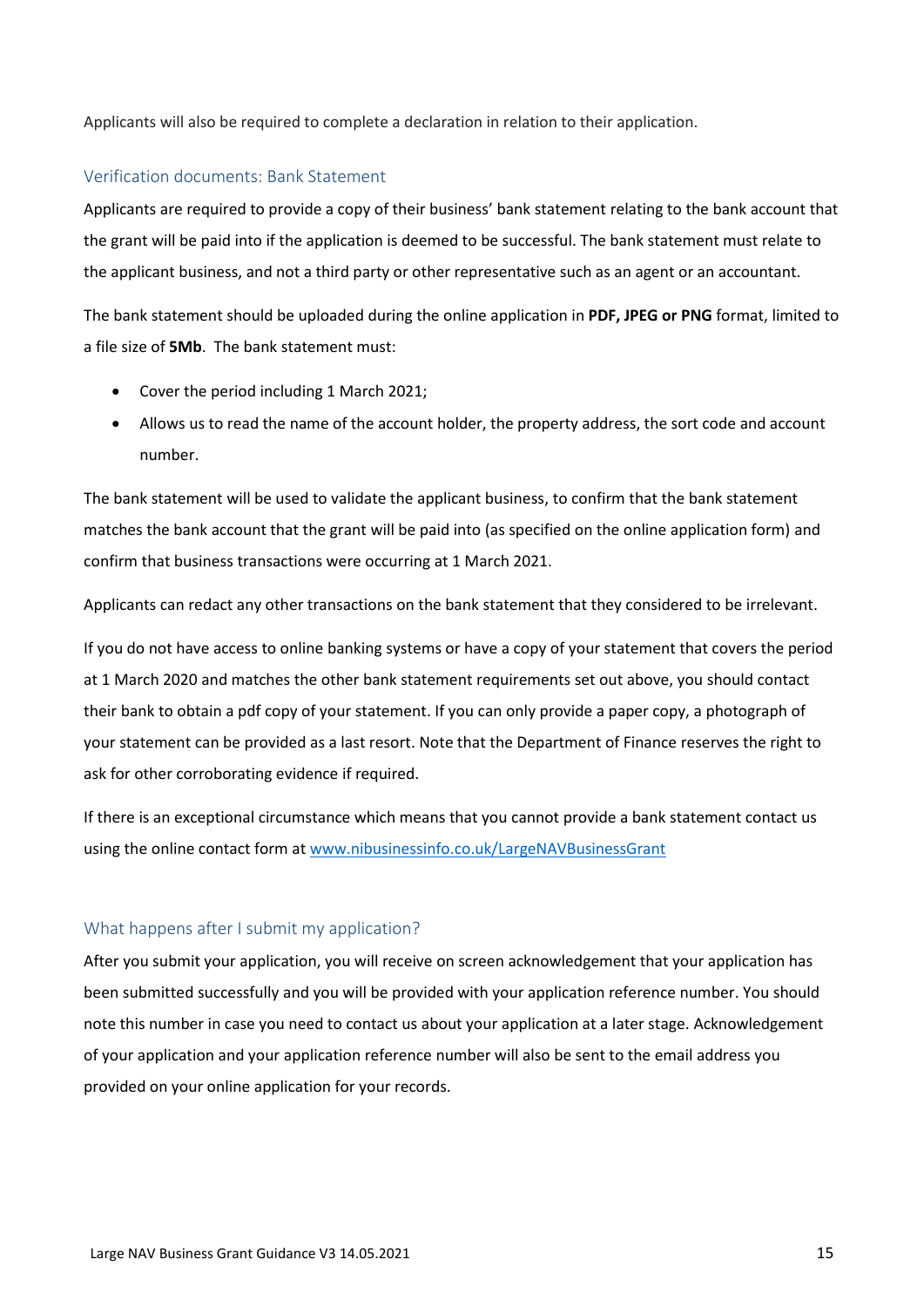**Please note that it may take 5 weeks or more to process your application.** This is because of the time required to complete the necessary eligibility checks. Be assured that we are processing your application as quickly as possible. Your patience is appreciated.

Applications will be assessed and payments made as soon as possible where eligibility has been clearly demonstrated. In cases where eligibility is less clear, and it is necessary to carry out further verification checks, you may be contacted for more information. Please check your email account regularly (including the junk folder) and respond quickly to requests for further information.

If your application is successful, you will be advised of the rate of grant payment that has been awarded to your business, taking into account funding received from other schemes as set out in the Regulations.

The grant payment will be sent directly to the bank account you specified in your application form and you will receive a remittance email confirming that payment has been issued.

Please note that payments may not show in your bank account until 7 working days after you receive the remittance email.

If your application is unsuccessful, you will receive an email to advise you why your application has been unsuccessful. Applicants will have the option to request a reconsideration if they disagree with this decision.

<span id="page-15-0"></span>What if need to contact you about my application while it is being processed – for example where I made an error when completing my online form or if I want an update on the progress of my application?

To ensure that our resources are focused on processing applications, we do not have a telephone helpline for the Large NAV Business Grant. All information about the scheme is available at [www.nibusinessinfo.co.uk/LargeNAVBusinessGrant](http://www.nibusinessinfo.co.uk/LargeNAVBusinessGrant)

All applicants will receive an outcome email confirming whether their application has been successful, as soon as our checks are complete.

Urgent queries about your application can be submitted using the online contact form at [www.nibusinessinfo.co.uk/LargeNAVBusinessGrant](http://www.nibusinessinfo.co.uk/LargeNAVBusinessGrant) and a member of our team will respond. Please ensure that you quote your application reference number in any correspondence about your application.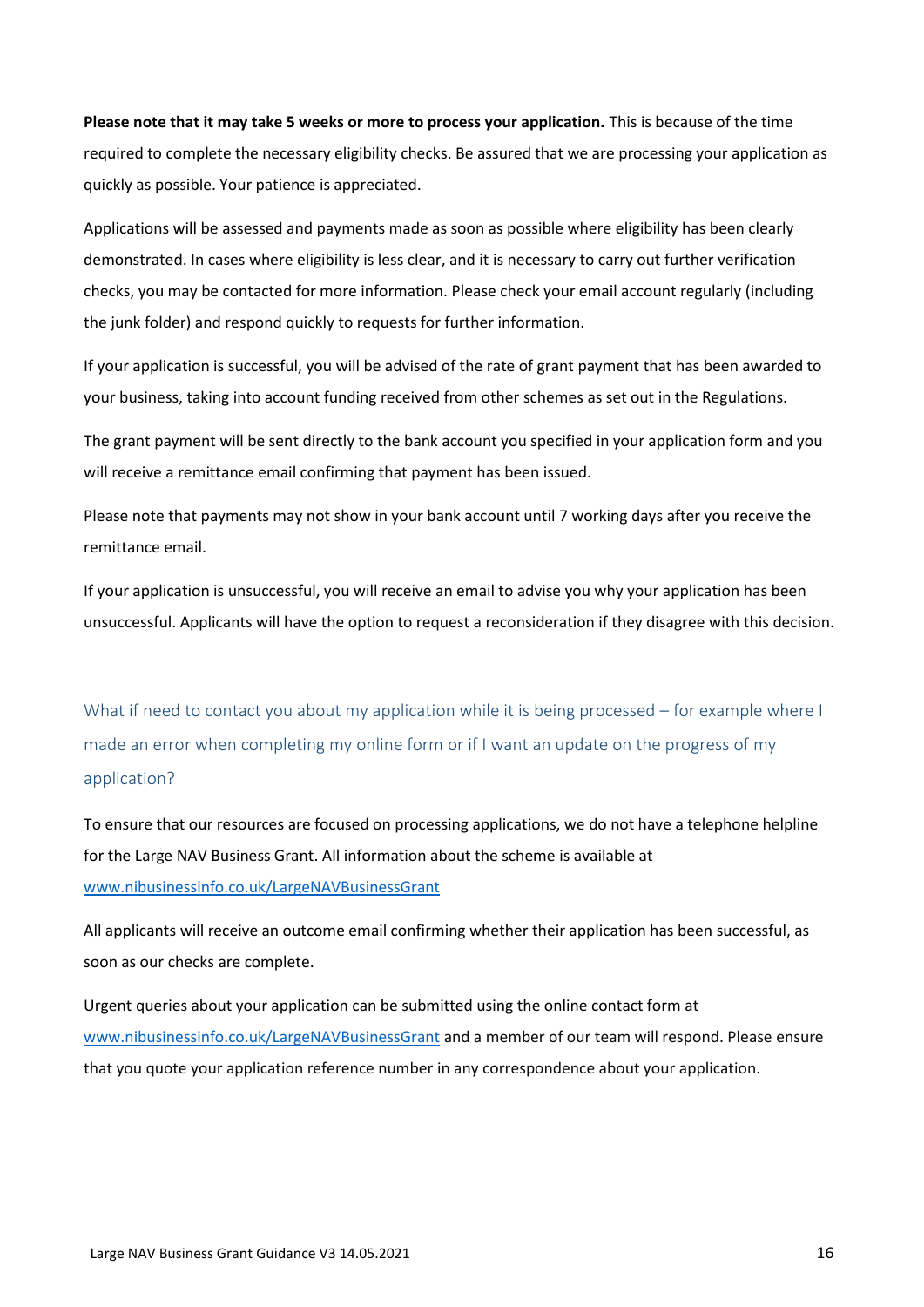#### <span id="page-16-0"></span>Where can I find my application reference number?

Your application reference number is shown in the confirmation email sent to the email address you provided on your application form. The confirmation email will have the subject line '**Application for the Large NAV Business Grant**'. It is also shown onscreen when you submit your application.

Remember that you can only use the online contact form at

[www.nibusinessinfo.co.uk/LargeNAVBusinessGrant](http://www.nibusinessinfo.co.uk/LargeNAVBusinessGrant) to contact us about this scheme or about your application.

#### <span id="page-16-1"></span>GRANT PAYMENTS TO SUCCESSFUL APPLICANTS

#### <span id="page-16-2"></span>If my application is successful, how much financial support will I receive?

If your application is successful, you will be advised by email of the rate of grant payment that has been awarded to your business.

Grant payments will begin to issue to successful applicants from the end of May 2021.

There is a cap of £50,000 in relation to the value of the total payment amount that applicants can receive across the following COVID-19 grant schemes: the Large NAV Business Grant; the £25,000 Retail, Hospitality, Tourism and Leisure Grant; and the £10,000 Small Business Support Grant.

The rate of grant payment that will be issued to successful applicants through the Large NAV Business Grant will be calculated based on the level of support that has already been provided to the applicant business through these schemes.

Overpayments in relation to The Localised Restrictions Support Schem[e Coronavirus: Localised Restrictions](https://www.nibusinessinfo.co.uk/content/coronavirus-localised-restrictions-support-scheme)  [Support Scheme \(nibusinessinfo.co.uk\)](https://www.nibusinessinfo.co.uk/content/coronavirus-localised-restrictions-support-scheme) will be offset against your Large NAV Business Grant (if your application is successful).

Below are some illustrative examples to demonstrate how the Department of Finance is taking additional schemes into consideration. The actual amount that will be received by successful applicants will be dependent on the individual circumstances of each business. If your application is successful, you will be advised by email of the rate of grant payment that has been awarded to your business.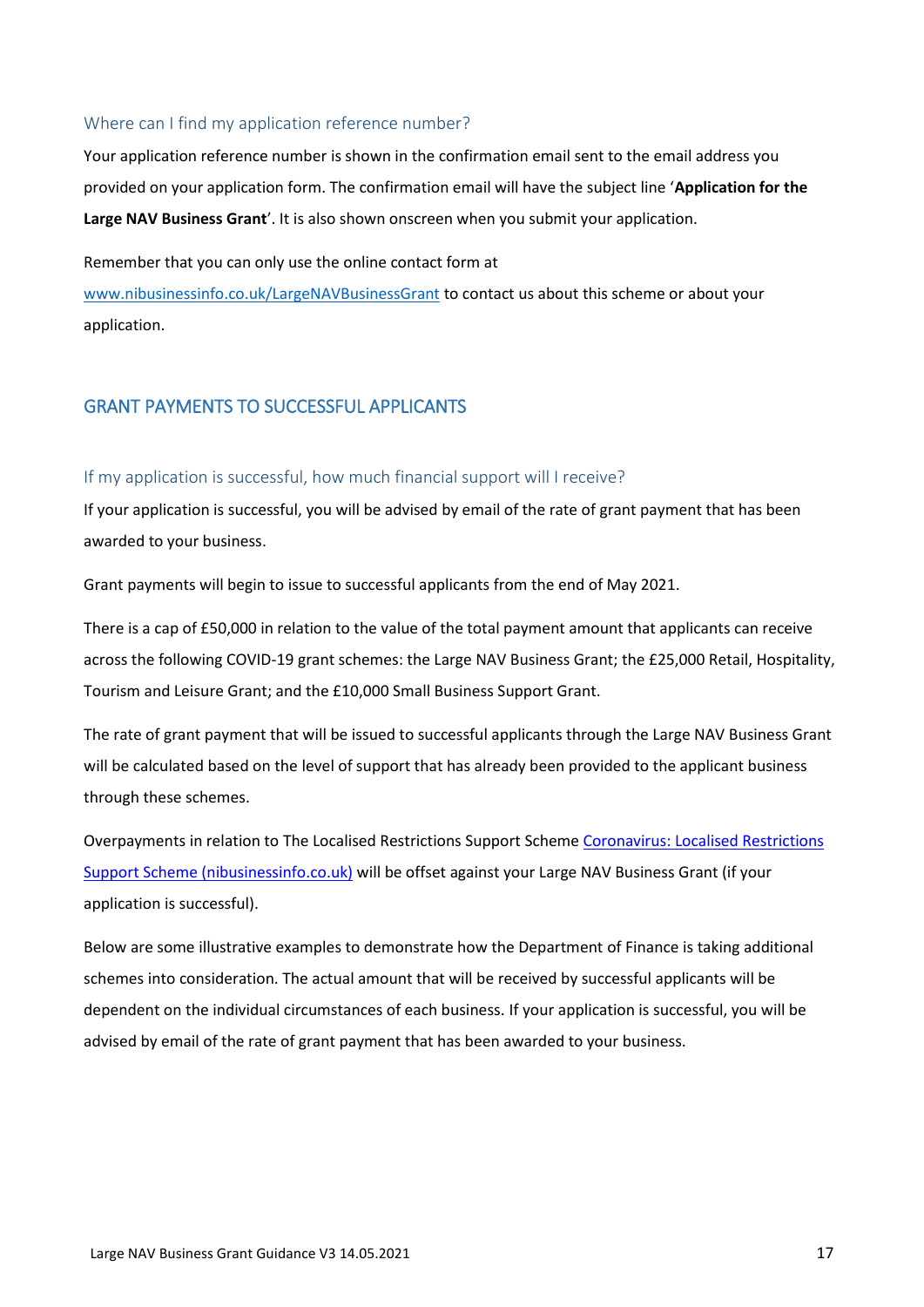| ILLUSTRATIVE EXAMPLES OF THE LARGE NAV GRANT PAYMENTS |                                                                  | <b>MAXIMUM LARGE NAV</b> |
|-------------------------------------------------------|------------------------------------------------------------------|--------------------------|
|                                                       | DEPENDANT ON SUPPORT PROVIDED THROUGH OTHER SCHEMES              | <b>GRANT PAYMENT</b>     |
| <b>Business A</b>                                     |                                                                  | £25,000                  |
| $\bullet$                                             | Successful application for the £50,000 Large NAV Business Grant  |                          |
|                                                       | Received the £25,000 Retail, Hospitality, Tourism and Leisure    |                          |
|                                                       | Grant in 2020                                                    |                          |
|                                                       | Did not receive the £10,000 Small Business Support Grant in 2020 |                          |
|                                                       | No overpayment from the Localised Restrictions Support Scheme    |                          |
|                                                       |                                                                  |                          |
| <b>Business B</b>                                     |                                                                  | £35,000                  |
| $\bullet$                                             | Successful application for the £50,000 Large NAV Business Grant  |                          |
| $\bullet$                                             | Received the £10,000 Small Business Support Grant in 2020        |                          |
| $\bullet$                                             | £5,000 overpayment from the Localised Restrictions Support       |                          |
|                                                       | Scheme, which it is required to repay                            |                          |
|                                                       | Did not receive the £25,000 Retail, Hospitality, Tourism and     |                          |
|                                                       | Leisure Grant in 2020                                            |                          |
|                                                       |                                                                  |                          |
| <b>Business C</b>                                     |                                                                  | £50,000                  |
|                                                       | Successful application for the £50,000 Large NAV Business Grant  |                          |
| $\bullet$                                             | Did not receive the £10,000 Small Business Support Grant in 2020 |                          |
| $\bullet$                                             | Did not receive the £25,000 Retail, Hospitality, Tourism and     |                          |
|                                                       | Leisure Grant in 2020                                            |                          |
|                                                       | Did not receive an overpayment from Localised Restrictions       |                          |
|                                                       | <b>Support Scheme</b>                                            |                          |
|                                                       |                                                                  |                          |

## <span id="page-17-0"></span>I received my first support payment, but it does not reflect the payment amount that I think I am entitled to under this scheme. What should I do?

The rate of the grant payment issued through the Large NAV Business Grant will be calculated individually on each successful application, taking into account the factors set out above. Your payment calculation will sent to you in the email that confirms that your application has been successful.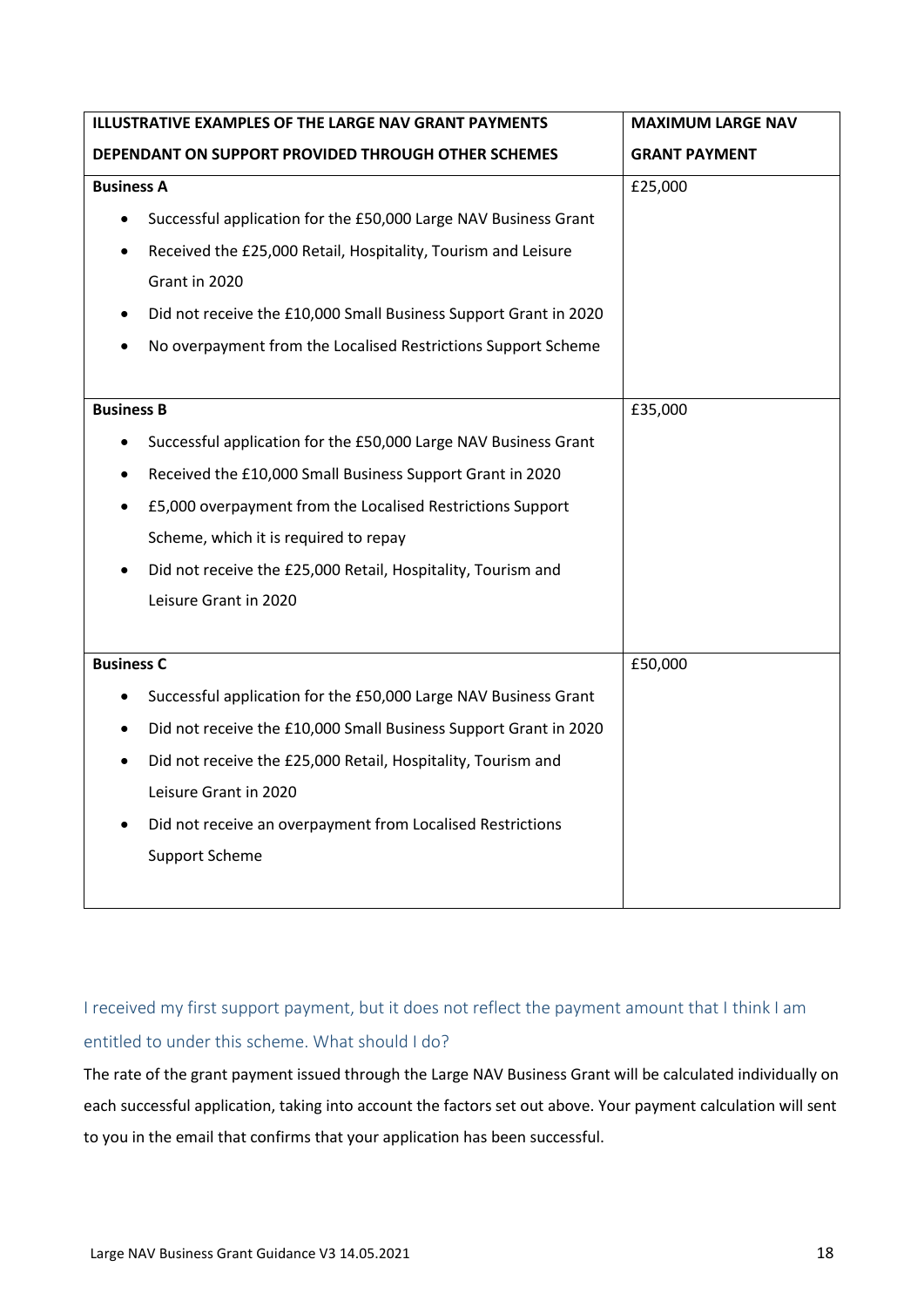After reviewing your payment calculation, if you still consider that you have not received the right payment amount, please contact us using the online contact form at [www.nibusinessinfo.co.uk/LargeNAVBusinessGrant](http://www.nibusinessinfo.co.uk/LargeNAVBusinessGrant) 

<span id="page-18-0"></span>I am behind in rates payments. Will any outstanding rates be deducted from my grant payment? **No.** Outstanding rates will not be deducted from the support payment.

<span id="page-18-1"></span>My application was successful. I received a remittance advice email but the payment is not in the account, what should I do?

**Please wait 7 working days.** If you received a remittance advice but have not received a payment, check the bank account which is referenced in the remittance email. If you do not receive a payment into that account within 7 working days of receiving your remittance email, please contact us using the online contact form at [www.nibusinessinfo.co.uk/LargeNAVBusinessGrant](http://www.nibusinessinfo.co.uk/LargeNAVBusinessGrant)

#### <span id="page-18-2"></span>Can I receive my payment by cheque?

**No.** To avoid unnecessary social contact, payments are being made directly into the bank accounts that applicants specify in their application form. Issuing payment by cheque would require successful applicants to go to banks to make lodgements, and slows down the payment process for everyone.

Cheques will not be issued unless absolutely necessary. To request a support payment by cheque, contact us using the online contact form a[t www.nibusinessinfo.co.uk/LargeNAVBusinessGrant,](http://www.nibusinessinfo.co.uk/LargeNAVBusinessGrant) quoting the reference number associated with your application.

## <span id="page-18-3"></span>I received a Large NAV Business Grant payment but I received too much / shouldn't have received it. How do I return the funds?

You can return the funds by bank transfer to the **Department of Finance** using the following payment details:

**Account Name**: Department of Finance

**Sort Code**: 950121

**Account Number**: 61063871

**Description**: Refund 8000xxxxx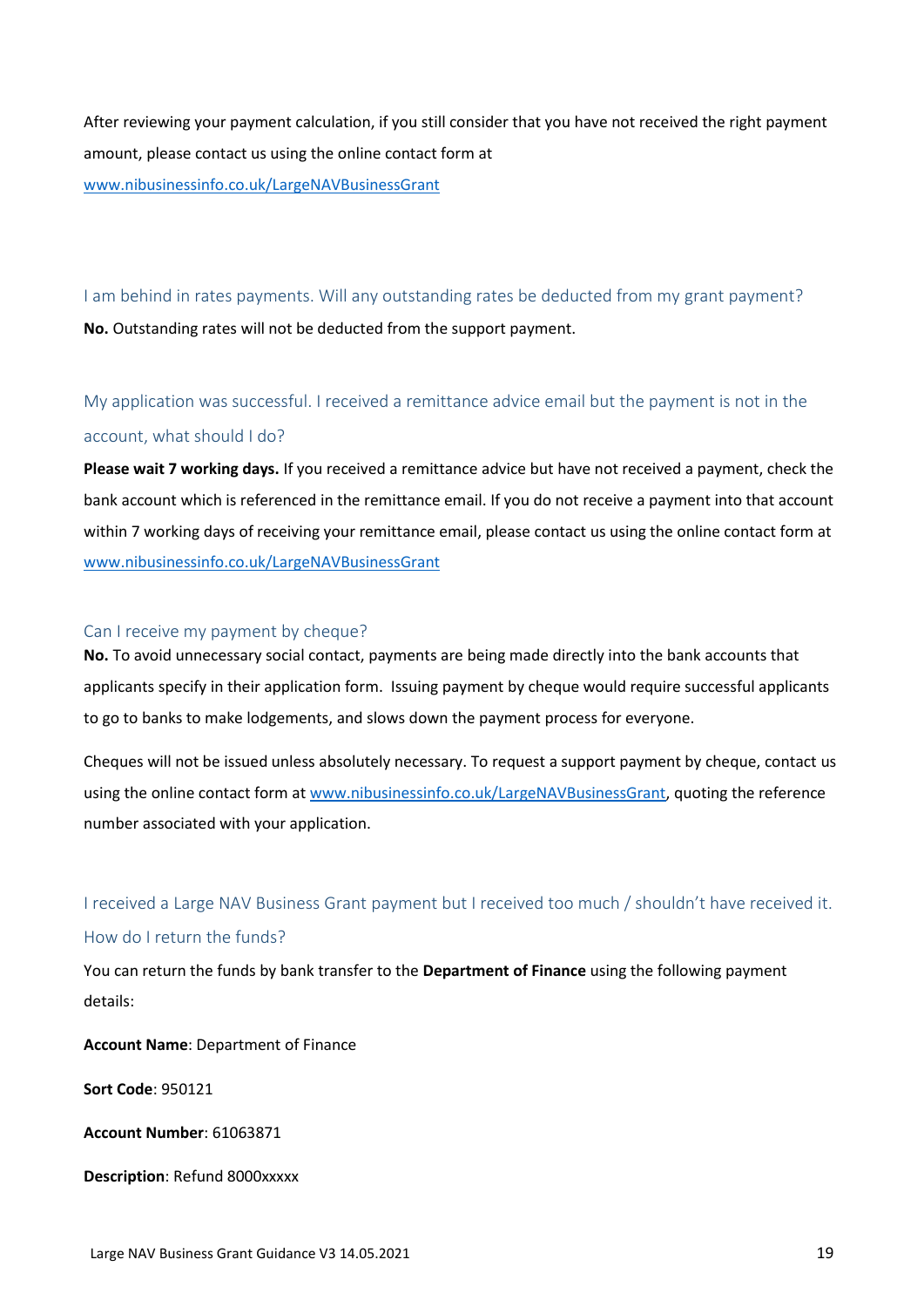The number to be included in the description/text field is the document number which can be found on the remittance advice you will have received. Your business name should appear automatically in the sender field.

Alternatively you can return the payment by cheque, which should be made payable to **Department of Finance** and posted to the address below along with a copy of your remittance advice and your contact details:

**Account NI Cash Office – Floor 3 Goodwood House 44-58 May Street Belfast BT1 4NN** 

### <span id="page-19-0"></span>UNSUCCESSFUL APPLICATIONS

<span id="page-19-1"></span>I received an email to tell me that my application was unsuccessful. What can I do if I disagree with the decision?

**You can ask for a reconsideration**. Details on how to do this is included in the email sent to unsuccessful applicants. Please note that any reconsideration request should be lodged within two weeks of the date of receiving the email which advises you that your application was unsuccessful*.*

## **Please note - this reconsideration procedure only applies where an application has been submitted, processed and rejected.**

All applications are assessed fairly and consistently. Applications that do not fully meet the eligibility criteria or where insufficient information has been provided will be rejected. In these cases written notification will be sent by email as soon as the rejection decision is made. This notification will clearly detail the reason the application was rejected.

### <span id="page-19-2"></span>IMPORTANT INFORMATION

#### <span id="page-19-3"></span>Data Protection and Privacy Policy

The information provided by applicants will be used by Land & Property Services to process your application and to update rate account details if circumstances have changed. Information held by Land & Property Services for rating or valuation purposes, or held in respect of the business or property to which an application relates by district councils, may obtained and processed in respect of the assessment of an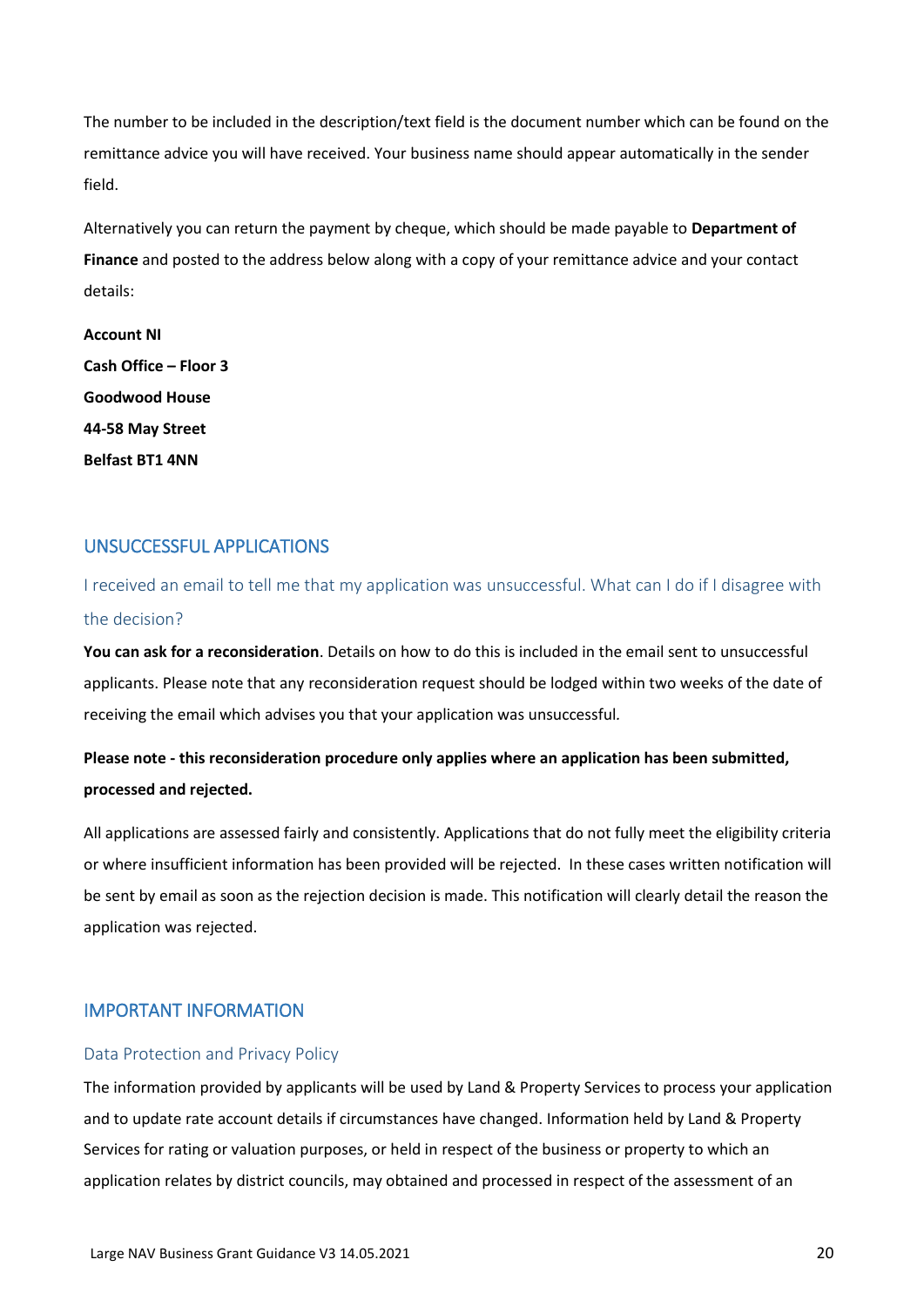application. Occasionally this information may be passed to other organisations but only when we are required by law to do so or when the disclosure complies with the General Data Protection Regulation 2016 and/or the Data Protection Act 2018. For more information please go to: [https://www.finance](https://www.finance-ni.gov.uk/publications/lps-privacy-notice)[ni.gov.uk/publications/lps-privacy-notice](https://www.finance-ni.gov.uk/publications/lps-privacy-notice)

#### <span id="page-20-0"></span>Declaration

Applicants accepting payments from the Large NAV Business Grant are subject to the terms below. Note that these terms may be updated as the scheme progresses.

- 1. I understand that if any of the information provided on this application is found to be fraudulent or false, repayment of funding will be required. Fraudulent claims may be subject to legal action.
- 2. I confirm that I am an authorised representative for the business identified in this application.
- 3. I confirm that the property associated with this application is not occupied by a public sector body, NIHE, Housing Association, a petrol station, or main airport (i.e. Belfast City Airport, Belfast International Airport or Derry City Airport).
- 4. I confirm that the information I have provided in this form is accurate and complete.
- 5. I understand that I must notify Land & Property Services if there is any change in circumstances that may affect eligibility for this scheme.
- 6. I understand that the maximum amount I can receive from this scheme is £50,000, and that I may receive a lesser amount depending on amounts previously received from other schemes.
- 7. I understand that Land & Property Services may seek more information from other sources to verify this application. I confirm that I am aware that Land & Property Services or an agent acting on behalf of Land & Property Services may carry out an inspection of the business premises to substantiate this application. If the property is found not to be as described in the application, the application will be rejected and repayment of funding will be required.
- 8. I understand that any payment made which is found to have been paid contrary to Regulations shall be recoverable by Land & Property Services. If payments made contrary to the Regulations are not recovered, information about these payments may be published in the public interest.
- 9. I understand that the details of any successful applicants of this scheme may be published in the public interest.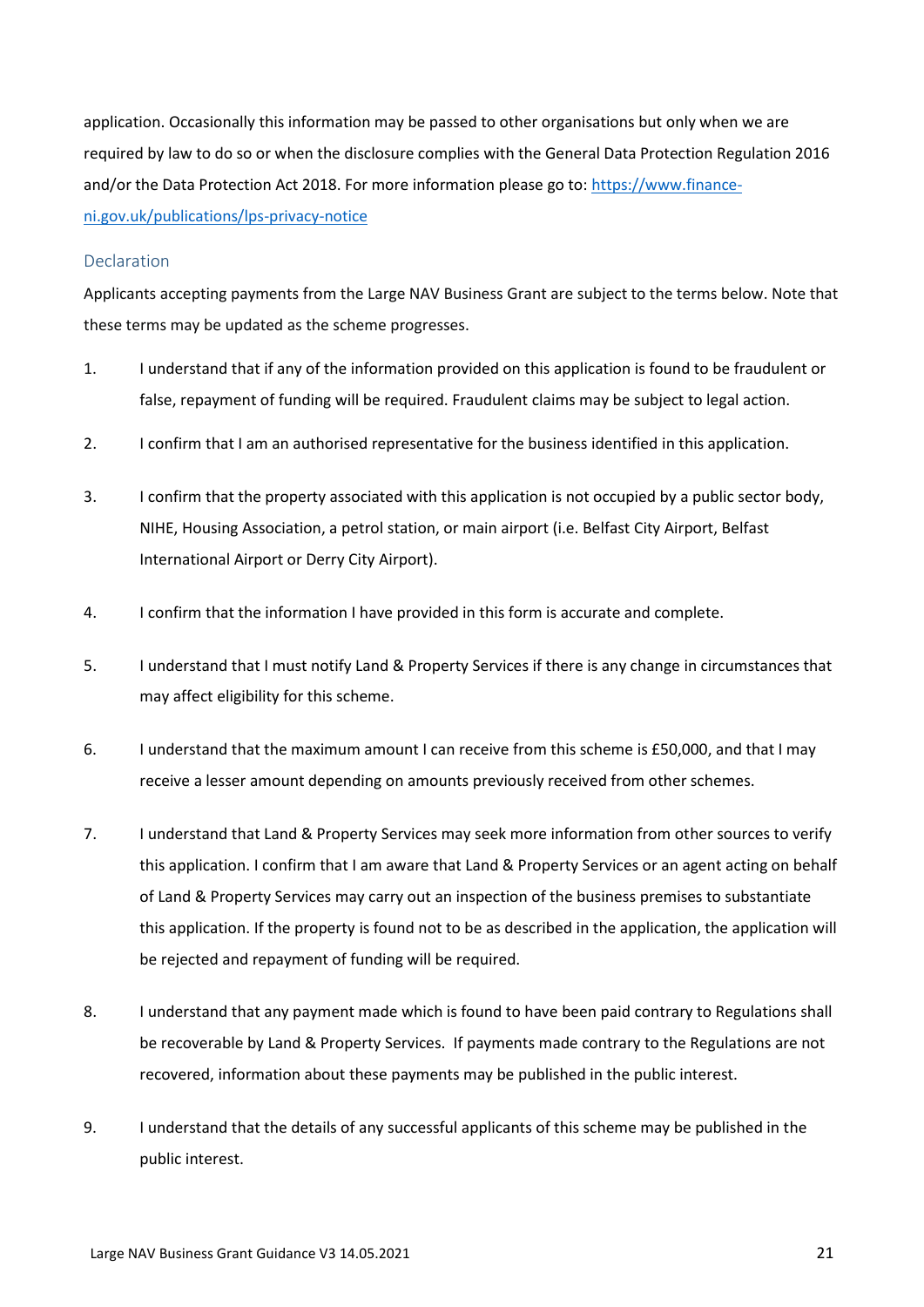- 10. I understand that the information I provide will be processed by Land & Property Services for the purposes of assessing this application and to update rate account details if circumstances have changed. I also understand that information held by Land & Property Services for rating or valuation purposes, or held in respect of the business or property to which an application relates by district councils, may be obtained and processed in respect of the assessment of an application.
- 11. I understand Land & Property Services may share information in relation to eligibility for this scheme with another Northern Ireland government department. Occasionally this information may be passed to other organisations but only when we are required by law to do so or when the disclosure complies with the General Data Protection Regulation 2016 and/or the Data Protection Act 2018. More information is available at: https://www.finance-ni.gov.uk/publications/lps-privacy-notice
- 12. I understand that the information provided on this form may be used for the purpose of the prevention and detection of crime.
- 13. I understand that any payment is considered income which must be declared to HMRC as part of the tax return for the business.
- 14. I understand that if the support payment constitutes State Aid, I will comply with State Aid requirements.

#### <span id="page-21-0"></span>Reporting Fraudulent Payments

If you have any concerns about fraudulent payments relating to this Scheme you should contact us using the online contact form at [www.nibusinessinfo.co.uk/LargeNAVBusinessGrant](http://www.nibusinessinfo.co.uk/LargeNAVBusinessGrant)

You can view the Department of Finance Fraud Policy and Fraud Response Plan through the link below: <https://www.finance-ni.gov.uk/publications/dof-anti-fraud-policy-and-response-plan>

#### <span id="page-21-1"></span>State Aid

The Department is processing this grant within the context of both 3.1 of the Temporary Framework, in respect of Manufacturing related to trade in EU, (as applied for NI measures falling within NI protocol permitting subsidy of up to EUR 1.8M per undertaking), and 3.2.3 of The Trade and Cooperation Agreement (TCA) signed between UK and EU signed on 30 December 2020. Links to both documents are provided below:-

[https://ec.europa.eu/competition/state\\_aid/what\\_is\\_new/TF\\_informal\\_consolidated\\_version\\_as\\_amended](https://ec.europa.eu/competition/state_aid/what_is_new/TF_informal_consolidated_version_as_amended_28_january_2021_en.pdf) 28 january 2021 en.pdf